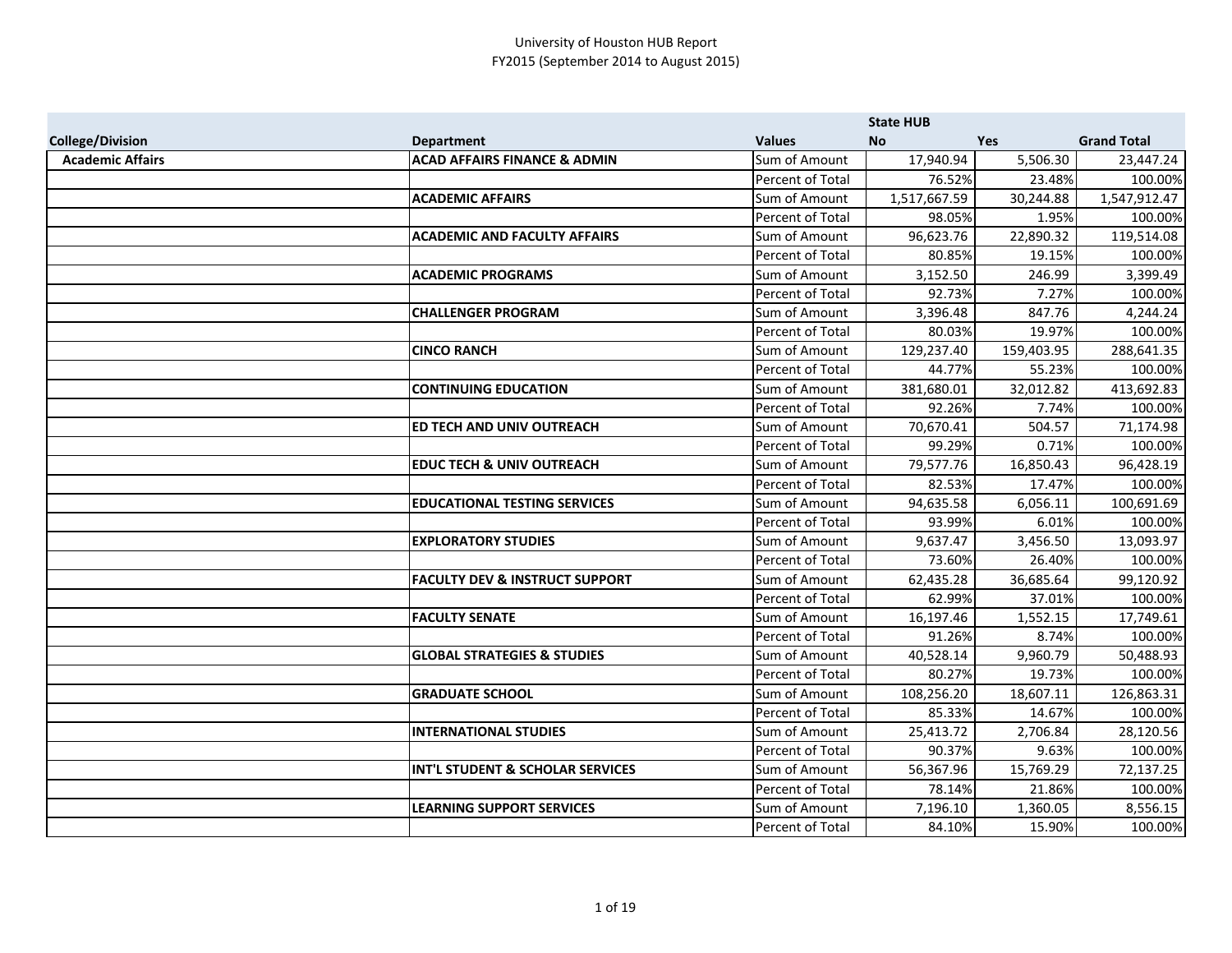|                                          |                                          |                  | <b>State HUB</b> |            |                    |
|------------------------------------------|------------------------------------------|------------------|------------------|------------|--------------------|
| <b>College/Division</b>                  | <b>Department</b>                        | <b>Values</b>    | <b>No</b>        | <b>Yes</b> | <b>Grand Total</b> |
| <b>Academic Affairs</b>                  | <b>MEASUREMENT AND EVALUATION</b>        | Sum of Amount    | 4,694.85         | 1,017.48   | 5,712.33           |
|                                          |                                          | Percent of Total | 82.19%           | 17.81%     | 100.00%            |
|                                          | <b>ONLINE FUNCTIONAL SUPPORT</b>         | Sum of Amount    | 3,231.58         | 3,790.46   | 7,022.04           |
|                                          |                                          | Percent of Total | 46.02%           | 53.98%     | 100.00%            |
|                                          | <b>POLICY &amp; PLANNING</b>             | Sum of Amount    | 48,491.46        | 1,123.63   | 49,615.09          |
|                                          |                                          | Percent of Total | 97.74%           | 2.26%      | 100.00%            |
|                                          | <b>PRE-HEALTH ADVISING</b>               | Sum of Amount    | 293.13           |            | 293.13             |
|                                          |                                          | Percent of Total | 100.00%          | 0.00%      | 100.00%            |
|                                          | <b>STEM CENTER</b>                       | Sum of Amount    | 526.50           | 1,245.59   | 1,772.09           |
|                                          |                                          | Percent of Total | 29.71%           | 70.29%     | 100.00%            |
|                                          | <b>STRATEGIC ENROLLMENT PLANNING</b>     | Sum of Amount    | 18,924.39        |            | 18,924.39          |
|                                          |                                          | Percent of Total | 100.00%          | 0.00%      | 100.00%            |
|                                          | <b>TRANSFER ADVISING PROGRAM</b>         | Sum of Amount    | 246.28           | 322.13     | 568.41             |
|                                          |                                          | Percent of Total | 43.33%           | 56.67%     | 100.00%            |
|                                          | <b>UH ENERGY</b>                         | Sum of Amount    | 127,622.94       | 9,975.19   | 137,598.13         |
|                                          |                                          | Percent of Total | 92.75%           | 7.25%      | 100.00%            |
|                                          | <b>UH HEALTH</b>                         | Sum of Amount    | 57,815.15        | 513.53     | 58,328.68          |
|                                          |                                          | Percent of Total | 99.12%           | 0.88%      | 100.00%            |
|                                          | UH OFF-CAMPUS SUPPORT                    | Sum of Amount    | 150,920.78       | 97,114.49  | 248,035.27         |
|                                          |                                          | Percent of Total | 60.85%           | 39.15%     | 100.00%            |
|                                          | <b>UH SUGAR LAND</b>                     | Sum of Amount    | 914,319.47       | 374,966.90 | 1,289,286.37       |
|                                          |                                          | Percent of Total | 70.92%           | 29.08%     | 100.00%            |
|                                          | <b>UNDERGRADUATE ACADEMIC AFFAIRS</b>    | Sum of Amount    | 5,734.53         | 25.12      | 5,759.65           |
|                                          |                                          | Percent of Total | 99.56%           | 0.44%      | 100.00%            |
|                                          | <b>UNDERGRADUATE STUDENT SUCCESS</b>     | Sum of Amount    | 207,594.95       | 2,033.95   | 209,628.90         |
|                                          |                                          | Percent of Total | 99.03%           | 0.97%      | 100.00%            |
|                                          | <b>UNDERGRADUATE STUDENT SUCCESS CTR</b> | Sum of Amount    | 3,296.98         | 1,575.87   | 4,872.85           |
|                                          |                                          | Percent of Total | 67.66%           | 32.34%     | 100.00%            |
|                                          | <b>WRITING CENTER</b>                    | Sum of Amount    | 6,829.40         | 4,444.91   | 11,274.31          |
|                                          |                                          | Percent of Total | 60.57%           | 39.43%     | 100.00%            |
| Academic Affairs Sum of Amount           |                                          |                  | 4,271,157.15     | 862,811.75 | 5,133,968.90       |
| <b>Academic Affairs Percent of Total</b> |                                          |                  | 83.19%           | 16.81%     | 100.00%            |
| <b>Administration and Finance</b>        | <b>ADMINISTRATION &amp; FINANCE</b>      | Sum of Amount    | 56,402.51        | 53,287.04  | 109,689.55         |
|                                          |                                          | Percent of Total | 51.42%           | 48.58%     | 100.00%            |
|                                          | <b>AUXILIARY SERVICES OPERATIONS</b>     | Sum of Amount    | 129,613.33       | 14,283.53  | 143,896.86         |
|                                          |                                          | Percent of Total | 90.07%           | 9.93%      | 100.00%            |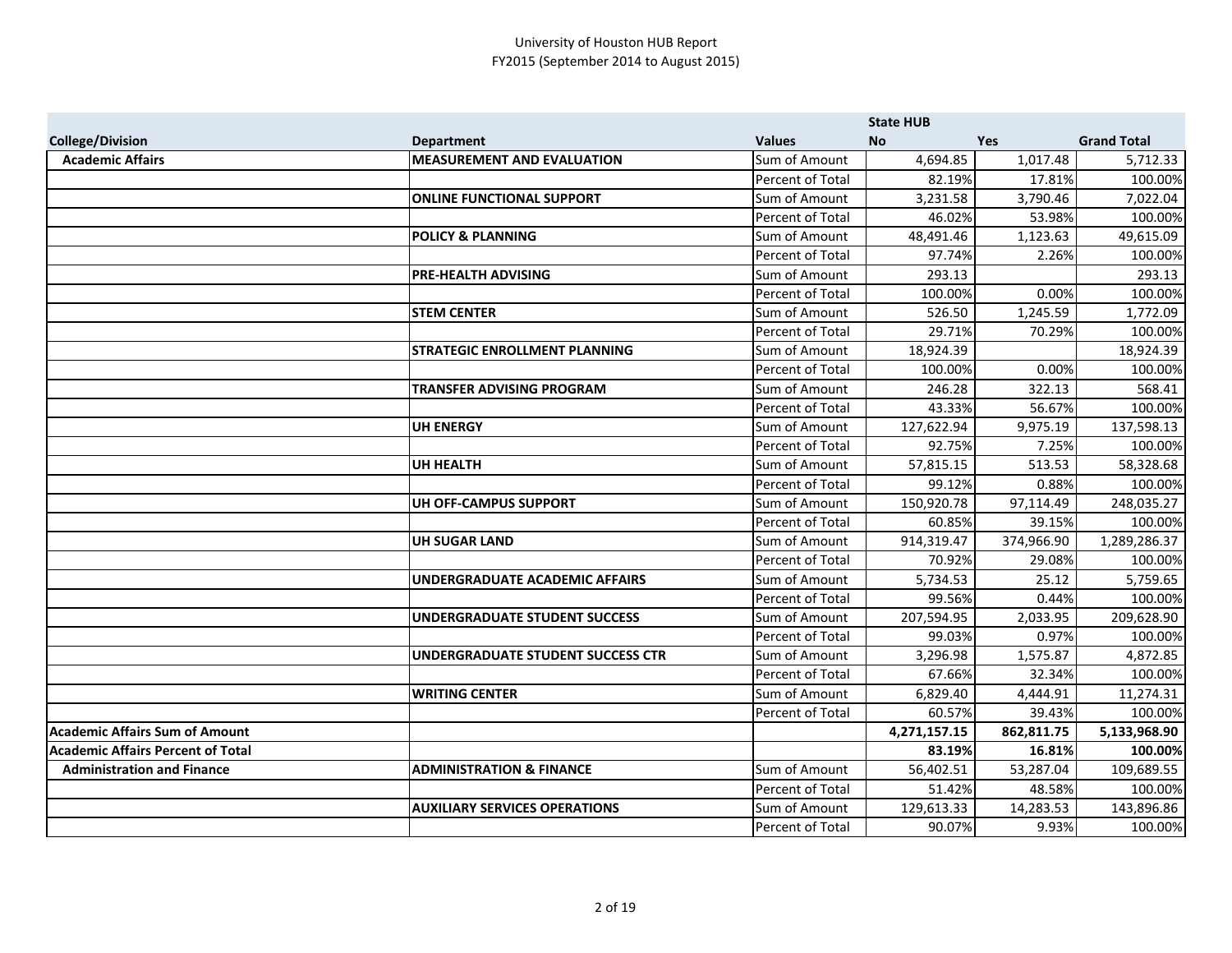|                                   |                                                     |                      | <b>State HUB</b> |               |                    |
|-----------------------------------|-----------------------------------------------------|----------------------|------------------|---------------|--------------------|
| <b>College/Division</b>           | <b>Department</b>                                   | <b>Values</b>        | <b>No</b>        | Yes           | <b>Grand Total</b> |
| <b>Administration and Finance</b> | <b>BUDGET</b>                                       | Sum of Amount        | 4,703.06         | 732.98        | 5,436.04           |
|                                   |                                                     | Percent of Total     | 86.52%           | 13.48%        | 100.00%            |
|                                   | <b>BUSINESS SERVICES</b>                            | Sum of Amount        | 10,291.35        | 5,476.11      | 15,767.46          |
|                                   |                                                     | Percent of Total     | 65.27%           | 34.73%        | 100.00%            |
|                                   | <b>BUSINESS SERVICES PLANTOPS</b>                   | Sum of Amount        | 37,866.85        | 14,348.94     | 52,215.79          |
|                                   |                                                     | Percent of Total     | 72.52%           | 27.48%        | 100.00%            |
|                                   | <b>CENTRAL FACILITY SERVICES</b>                    | Sum of Amount        | 89,155.14        | 3,231.60      | 92,386.74          |
|                                   |                                                     | Percent of Total     | 96.50%           | 3.50%         | 100.00%            |
|                                   | <b>COUGAR CARD</b>                                  | Sum of Amount        | 58,672.72        | 54,871.02     | 113,543.74         |
|                                   |                                                     | Percent of Total     | 51.67%           | 48.33%        | 100.00%            |
|                                   | <b>CULLEN PERFORMANCE HALL</b>                      | Sum of Amount        | 500.00           |               | 500.00             |
|                                   |                                                     | Percent of Total     | 100.00%          | 0.00%         | 100.00%            |
|                                   | <b>DEPT OF PUBLIC SAFETY ADMINIST</b>               | Sum of Amount        | 37,156.65        | 13,860.60     | 51,017.25          |
|                                   |                                                     | Percent of Total     | 72.83%           | 27.17%        | 100.00%            |
|                                   | <b>EMERGENCY MANAGEMENT</b>                         | Sum of Amount        | 38,104.99        | 800.38        | 38,905.37          |
|                                   |                                                     | Percent of Total     | 97.94%           | 2.06%         | 100.00%            |
|                                   | <b>ENTERPRISE SYSTEMS</b>                           | Sum of Amount        | 3,220,212.78     | 511,011.97    | 3,731,224.75       |
|                                   |                                                     | Percent of Total     | 86.30%           | 13.70%        | 100.00%            |
|                                   | <b>ENV HEALTH &amp; LIFE SAFETY</b>                 | Sum of Amount        | 97,360.41        | 7,480.82      | 104,841.23         |
|                                   |                                                     | Percent of Total     | 92.86%           | 7.14%         | 100.00%            |
|                                   | <b>FACILITIES MANAGEMENT</b>                        | Sum of Amount        | 867,332.88       | 891,442.87    | 1,758,775.75       |
|                                   |                                                     | Percent of Total     | 49.31%           | 50.69%        | 100.00%            |
|                                   | <b>FACILITIES OPERATION &amp; MAINT</b>             | Sum of Amount        | 664,695.93       | 40,512.56     | 705,208.49         |
|                                   |                                                     | Percent of Total     | 94.26%           | 5.74%         | 100.00%            |
|                                   | <b>FACILITIES PLANNING &amp; CONSTRUCTION</b>       | <b>Sum of Amount</b> | 70,545,843.11    | 19,761,774.07 | 90,307,617.18      |
|                                   |                                                     | Percent of Total     | 78.12%           | 21.88%        | 100.00%            |
|                                   | <b>FINANCE-A&amp;F</b>                              | Sum of Amount        | 63,516.35        | 19,277.21     | 82,793.56          |
|                                   |                                                     | Percent of Total     | 76.72%           | 23.28%        | 100.00%            |
|                                   | <b>FINANCIAL REPORTING</b>                          | Sum of Amount        | 2,337.37         | 16,185.27     | 18,522.64          |
|                                   |                                                     | Percent of Total     | 12.62%           | 87.38%        | 100.00%            |
|                                   | <b>FIRE LIFE SAFETY SERVICES</b>                    | Sum of Amount        | 13,689.37        | 2,539.83      | 16,229.20          |
|                                   |                                                     | Percent of Total     | 84.35%           | 15.65%        | 100.00%            |
|                                   | <b>HIGH PERFORMANCE &amp; COMPUTING &amp; NETWK</b> | Sum of Amount        | 45,466.12        | 9,765.99      | 55,232.11          |
|                                   |                                                     | Percent of Total     | 82.32%           | 17.68%        | 100.00%            |
|                                   | <b>HUMAN RESOURCES</b>                              | Sum of Amount        | 141,654.50       | 22,567.59     | 164,222.09         |
|                                   |                                                     | Percent of Total     | 86.26%           | 13.74%        | 100.00%            |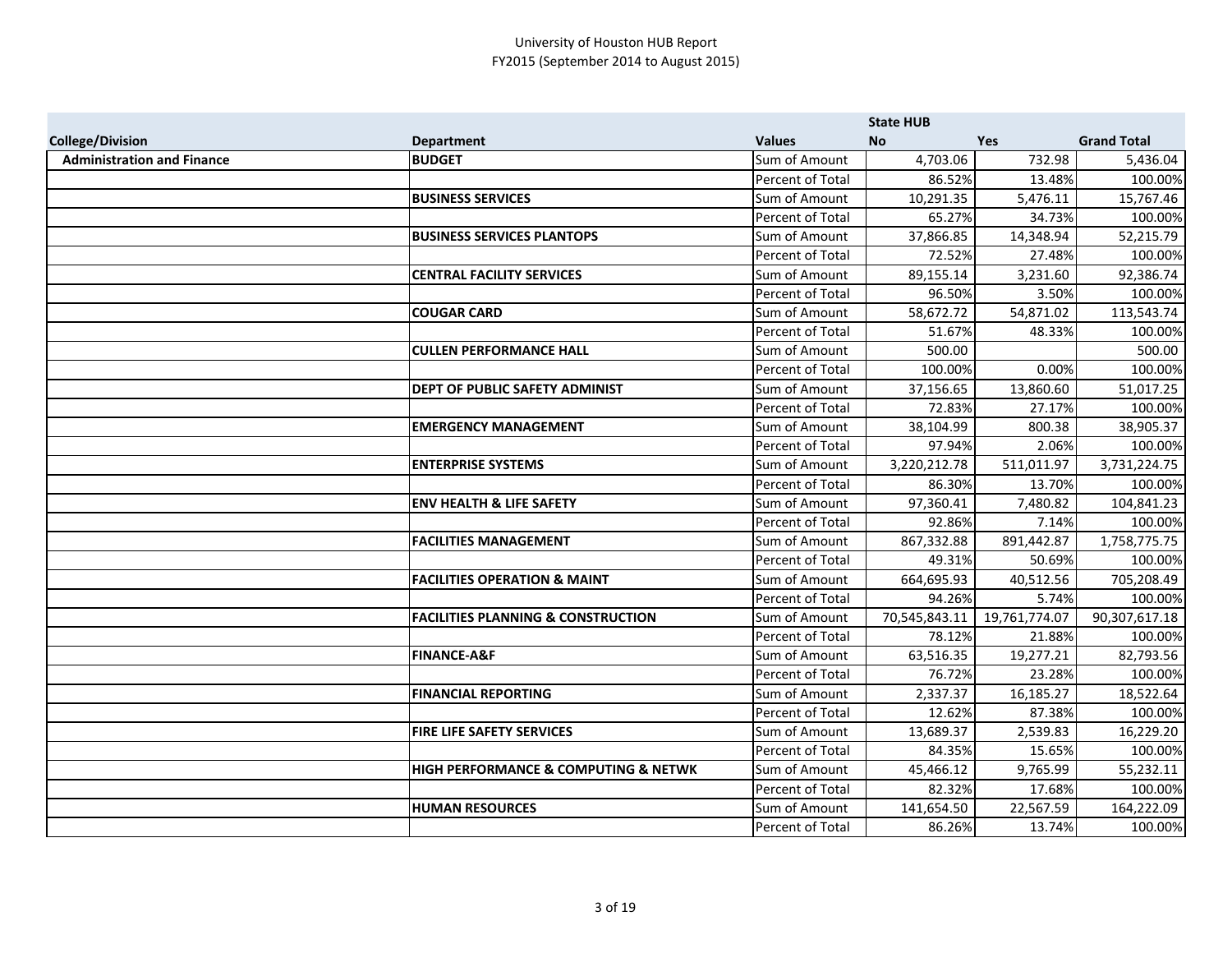|                                   |                                                |                  | <b>State HUB</b> |              |                    |
|-----------------------------------|------------------------------------------------|------------------|------------------|--------------|--------------------|
| <b>College/Division</b>           | <b>Department</b>                              | <b>Values</b>    | <b>No</b>        | Yes          | <b>Grand Total</b> |
| <b>Administration and Finance</b> | <b>INACTIVE-UNIV MEDIA SERVICES</b>            | Sum of Amount    | 1,218.99         |              | 1,218.99           |
|                                   |                                                | Percent of Total | 100.00%          | 0.00%        | 100.00%            |
|                                   | <b>INST - BUSINESS SERVICES</b>                | Sum of Amount    | 5,012,540.14     |              | 5,012,540.14       |
|                                   |                                                | Percent of Total | 100.00%          | 0.00%        | 100.00%            |
|                                   | <b>INST - FINANCE</b>                          | Sum of Amount    | 1,098,155.45     |              | 1,098,155.45       |
|                                   |                                                | Percent of Total | 100.00%          | 0.00%        | 100.00%            |
|                                   | <b>INST - FINANCIAL ACCOUNTING</b>             | Sum of Amount    | 1,837.75         | 977.44       | 2,815.19           |
|                                   |                                                | Percent of Total | 65.28%           | 34.72%       | 100.00%            |
|                                   | <b>KUHA RADIO</b>                              | Sum of Amount    | 55,337.15        | 11,621.64    | 66,958.79          |
|                                   |                                                | Percent of Total | 82.64%           | 17.36%       | 100.00%            |
|                                   | <b>KUHF RADIO</b>                              | Sum of Amount    | 908,335.36       | 175,987.85   | 1,084,323.21       |
|                                   |                                                | Percent of Total | 83.77%           | 16.23%       | 100.00%            |
|                                   | <b>MINOR AND PLANNED PROJECTS</b>              | Sum of Amount    | 6,425,575.75     | 2,567,599.01 | 8,993,174.76       |
|                                   |                                                | Percent of Total | 71.45%           | 28.55%       | 100.00%            |
|                                   | <b>MINOR IN-HOUSE CONSTRUCTION</b>             | Sum of Amount    | 106,512.22       | 315,065.02   | 421,577.24         |
|                                   |                                                | Percent of Total | 25.27%           | 74.73%       | 100.00%            |
|                                   | <b>NORTH ZONE CUSTODIAL</b>                    | Sum of Amount    | 19,893.46        | 3,701.74     | 23,595.20          |
|                                   |                                                | Percent of Total | 84.31%           | 15.69%       | 100.00%            |
|                                   | <b>PARKING &amp; TRANSPORTATION OPERATIONS</b> | Sum of Amount    | 2,481,790.82     | 179,038.71   | 2,660,829.53       |
|                                   |                                                | Percent of Total | 93.27%           | 6.73%        | 100.00%            |
|                                   | PHY PLANT-AUTOMOTIVE                           | Sum of Amount    | 365,837.65       | 46,877.18    | 412,714.83         |
|                                   |                                                | Percent of Total | 88.64%           | 11.36%       | 100.00%            |
|                                   | PHY PLANT-GROUNDS MAINT                        | Sum of Amount    | 117,442.80       | 1,462.50     | 118,905.30         |
|                                   |                                                | Percent of Total | 98.77%           | 1.23%        | 100.00%            |
|                                   | PHY PLANT-SOLID WASTE                          | Sum of Amount    | 132,726.65       | 16,123.50    | 148,850.15         |
|                                   |                                                | Percent of Total | 89.17%           | 10.83%       | 100.00%            |
|                                   | PHYSICAL PLANT                                 | Sum of Amount    | 1,819,913.84     | 4,192,527.07 | 6,012,440.91       |
|                                   |                                                | Percent of Total | 30.27%           | 69.73%       | 100.00%            |
|                                   | <b>POLICE</b>                                  | Sum of Amount    | 618,038.44       | 56,119.68    | 674,158.12         |
|                                   |                                                | Percent of Total | 91.68%           | 8.32%        | 100.00%            |
|                                   | POSTAL SERVICES OPERATIONS                     | Sum of Amount    | 105,776.14       | 4,984.26     | 110,760.40         |
|                                   |                                                | Percent of Total | 95.50%           | 4.50%        | 100.00%            |
|                                   | PRINTING OPERATIONS                            | Sum of Amount    | 185,972.90       | 8,219.05     | 194,191.95         |
|                                   |                                                | Percent of Total | 95.77%           | 4.23%        | 100.00%            |
|                                   | <b>PROJECT MANAGEMENT</b>                      | Sum of Amount    | 4,960.00         |              | 4,960.00           |
|                                   |                                                | Percent of Total | 100.00%          | 0.00%        | 100.00%            |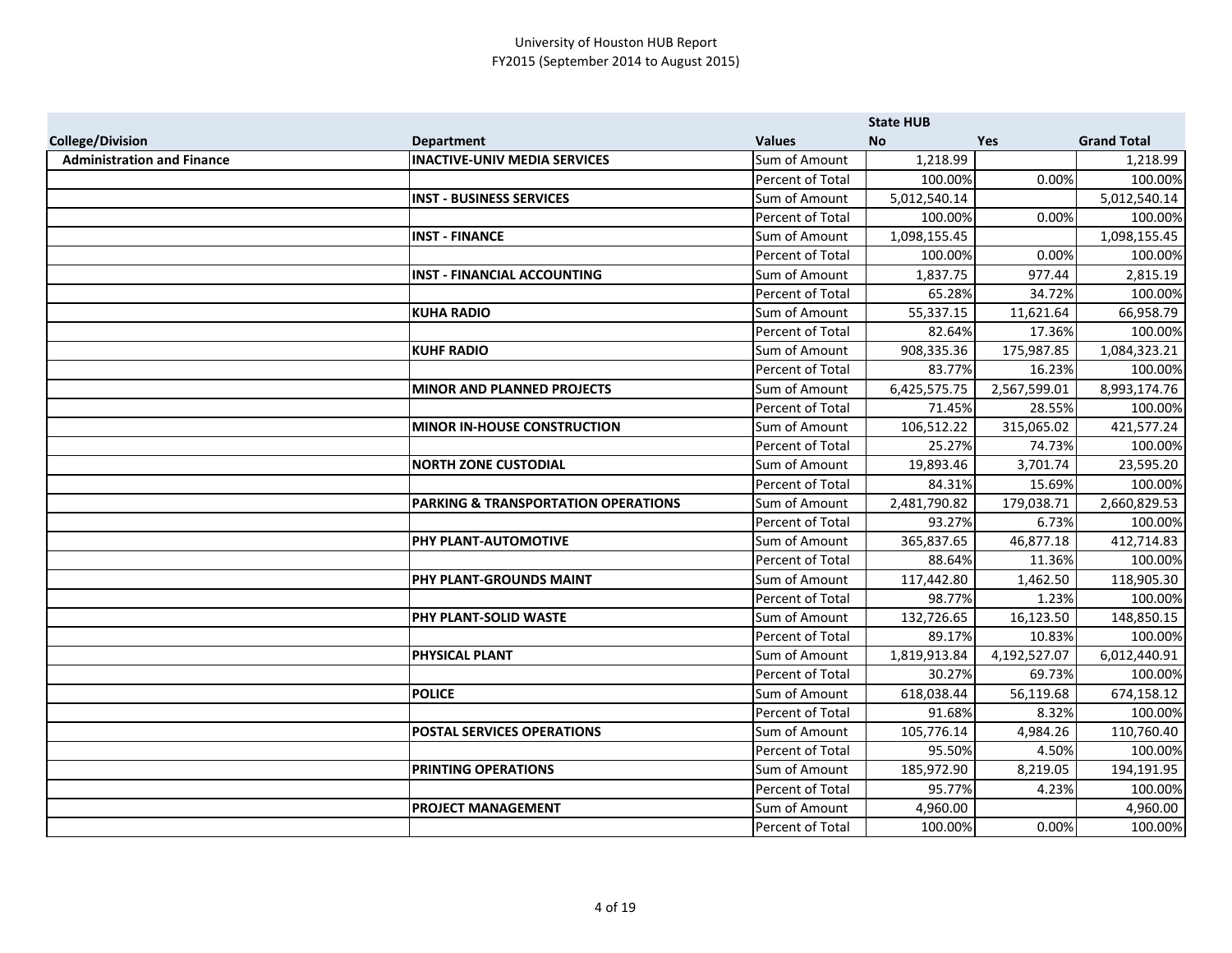|                                                    |                                          |                         | <b>State HUB</b> |               |                    |
|----------------------------------------------------|------------------------------------------|-------------------------|------------------|---------------|--------------------|
| <b>College/Division</b>                            | <b>Department</b>                        | <b>Values</b>           | <b>No</b>        | <b>Yes</b>    | <b>Grand Total</b> |
| <b>Administration and Finance</b>                  | <b>PUBLIC SAFETY SYSTEMS</b>             | Sum of Amount           | 44,254.70        | 19,380.52     | 63,635.22          |
|                                                    |                                          | Percent of Total        | 69.54%           | 30.46%        | 100.00%            |
|                                                    | <b>REAL ESTATE SERVICES</b>              | Sum of Amount           | 2,450.00         |               | 2,450.00           |
|                                                    |                                          | Percent of Total        | 100.00%          | 0.00%         | 100.00%            |
|                                                    | <b>RISK MANAGEMENT</b>                   | Sum of Amount           | 36,382.45        | 2,005.37      | 38,387.82          |
|                                                    |                                          | Percent of Total        | 94.78%           | 5.22%         | 100.00%            |
|                                                    | <b>SERVICE LEVEL AGREEMENT</b>           | Sum of Amount           | 79,489.20        | 2,542,604.67  | 2,622,093.87       |
|                                                    |                                          | Percent of Total        | 3.03%            | 96.97%        | 100.00%            |
|                                                    | <b>STUDENT BUSINESS SERVICES</b>         | Sum of Amount           | 173,188.25       | 18,095.13     | 191,283.38         |
|                                                    |                                          | Percent of Total        | 90.54%           | 9.46%         | 100.00%            |
|                                                    | <b>TAX ACCOUNTING</b>                    | Sum of Amount           | 420.00           |               | 420.00             |
|                                                    |                                          | Percent of Total        | 100.00%          | 0.00%         | 100.00%            |
|                                                    | <b>TECHNOLOGY SERVICES &amp; SUPPORT</b> | Sum of Amount           | 1,786,362.92     | 2,389,089.95  | 4,175,452.87       |
|                                                    |                                          | Percent of Total        | 42.78%           | 57.22%        | 100.00%            |
|                                                    | TV PUBLIC BROADCASTING                   | Sum of Amount           | 1,061,204.71     | 207,183.91    | 1,268,388.62       |
|                                                    |                                          | Percent of Total        | 83.67%           | 16.33%        | 100.00%            |
|                                                    | UH SPORTS & ENTERTAINMENT SVC            | Sum of Amount           | 3,940,589.50     | 152,268.06    | 4,092,857.56       |
|                                                    |                                          | Percent of Total        | 96.28%           | 3.72%         | 100.00%            |
|                                                    | <b>UIT SECURITY</b>                      | Sum of Amount           | 157,495.30       | 197,259.93    | 354,755.23         |
|                                                    |                                          | <b>Percent of Total</b> | 44.40%           | 55.60%        | 100.00%            |
|                                                    | <b>UNIV INFORMATION TECH PROJECTS</b>    | Sum of Amount           | 151,649.71       | 89,346.85     | 240,996.56         |
|                                                    |                                          | Percent of Total        | 62.93%           | 37.07%        | 100.00%            |
|                                                    | UNIV PROPERTY SERVICES OPERATIONS        | Sum of Amount           | 3,045,253.32     | 369,474.77    | 3,414,728.09       |
|                                                    |                                          | Percent of Total        | 89.18%           | 10.82%        | 100.00%            |
|                                                    | UNIVERSITY INFORMATION TECHNOLOGY        | Sum of Amount           | 90,348.23        | 51,982.01     | 142,330.24         |
|                                                    |                                          | Percent of Total        | 63.48%           | 36.52%        | 100.00%            |
| <b>Administration and Finance Sum of Amount</b>    |                                          |                         | 106,155,529.22   | 35,062,446.20 | 141,217,975.42     |
| <b>Administration and Finance Percent of Total</b> |                                          |                         | 75.17%           | 24.83%        | 100.00%            |
| Architecture                                       | <b>ARCHITECTURE</b>                      | Sum of Amount           | 6,930.74         |               | 6,930.74           |
|                                                    |                                          | Percent of Total        | 100.00%          | 0.00%         | 100.00%            |
|                                                    | <b>COMMU DESIGN CNTR SUSAN ROGERS</b>    | Sum of Amount           | 394.49           | 147.30        | 541.79             |
|                                                    |                                          | Percent of Total        | 72.81%           | 27.19%        | 100.00%            |
|                                                    | <b>DEAN, ARCHITECTURE</b>                | Sum of Amount           | 388,298.70       | 59,157.41     | 447,456.11         |
|                                                    |                                          | Percent of Total        | 86.78%           | 13.22%        | 100.00%            |
| <b>Architecture Sum of Amount</b>                  |                                          |                         | 395,623.93       | 59,304.71     | 454,928.64         |
| <b>Architecture Percent of Total</b>               |                                          |                         | 86.96%           | 13.04%        | 100.00%            |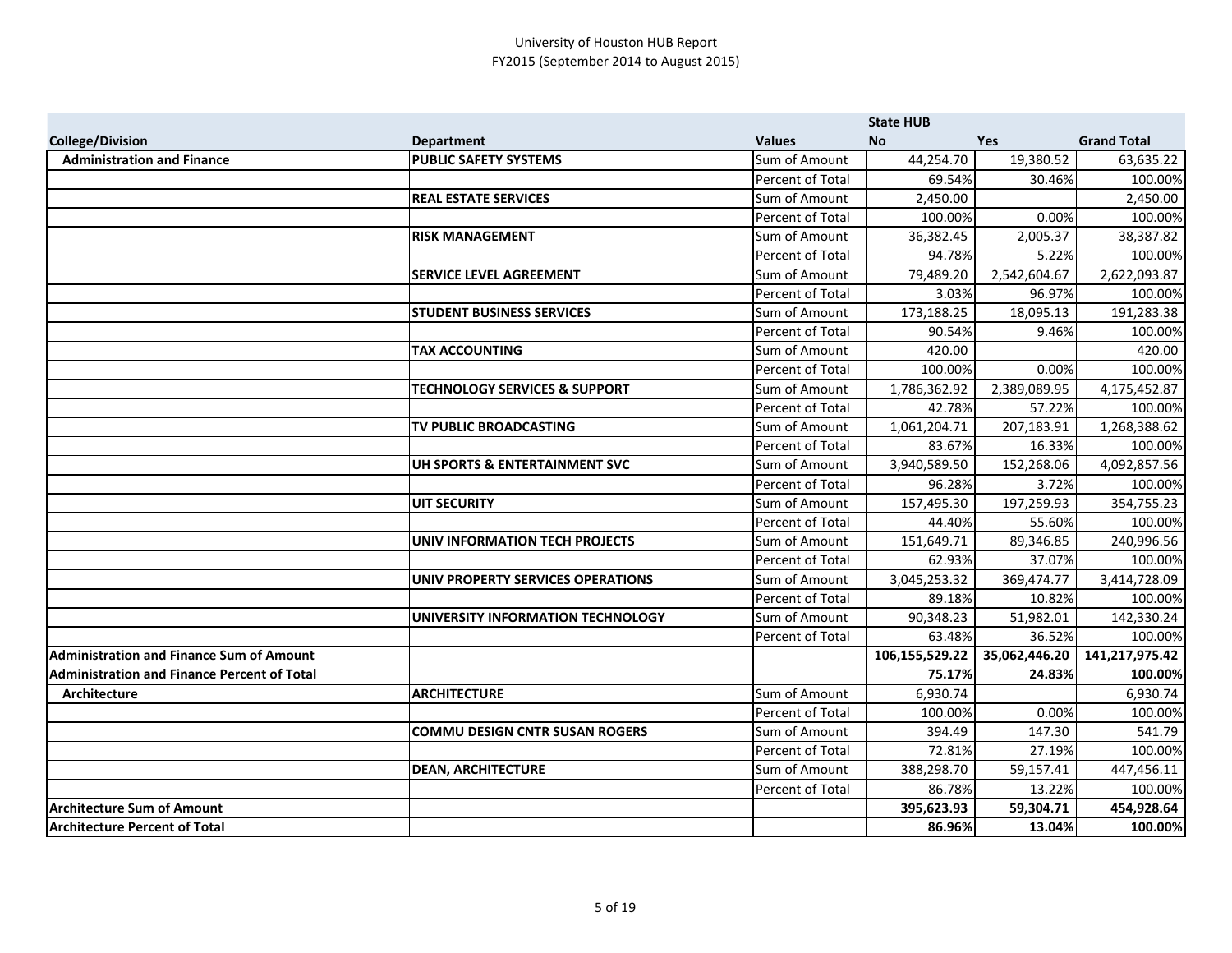|                                |                                             |                  | <b>State HUB</b> |            |                    |
|--------------------------------|---------------------------------------------|------------------|------------------|------------|--------------------|
| <b>College/Division</b>        | <b>Department</b>                           | <b>Values</b>    | <b>No</b>        | <b>Yes</b> | <b>Grand Total</b> |
| <b>Business Administration</b> | <b>ACCOUNTANCY AND TAXATION</b>             | Sum of Amount    | 69,002.34        | 42,505.34  | 111,507.68         |
|                                |                                             | Percent of Total | 61.88%           | 38.12%     | 100.00%            |
|                                | <b>ACCOUNTING CERTIFICATE PROGRAM</b>       | Sum of Amount    | 6,716.46         | 2,344.34   | 9,060.80           |
|                                |                                             | Percent of Total | 74.13%           | 25.87%     | 100.00%            |
|                                | <b>BAUER CAREER SERVICES CTR</b>            | Sum of Amount    | 70,994.18        | 6,585.89   | 77,580.07          |
|                                |                                             | Percent of Total | 91.51%           | 8.49%      | 100.00%            |
|                                | <b>BAUER COMMUNICATIONS</b>                 | Sum of Amount    | 278,315.68       | 12,049.08  | 290,364.76         |
|                                |                                             | Percent of Total | 95.85%           | 4.15%      | 100.00%            |
|                                | <b>BAUER DIVISION OF TECHNOLOGY</b>         | Sum of Amount    | 131,589.47       | 147,862.00 | 279,451.47         |
|                                |                                             | Percent of Total | 47.09%           | 52.91%     | 100.00%            |
|                                | <b>BAUER EXTERNAL RELATIONS DEPT</b>        | Sum of Amount    | 665.62           | 4,879.88   | 5,545.50           |
|                                |                                             | Percent of Total | 12.00%           | 88.00%     | 100.00%            |
|                                | <b>BAUER GRADUATE PROFESSIONAL PROGRAMS</b> | Sum of Amount    | 99,626.72        | 47,760.88  | 147,387.60         |
|                                |                                             | Percent of Total | 67.60%           | 32.40%     | 100.00%            |
|                                | <b>BAUER MARKETING INITIATIVES</b>          | Sum of Amount    | 106,119.95       |            | 106,119.95         |
|                                |                                             | Percent of Total | 100.00%          | 0.00%      | 100.00%            |
|                                | <b>CTR FOR EXECUTIVE DEVELOPMENT</b>        | Sum of Amount    | 15,394.88        | 589.59     | 15,984.47          |
|                                |                                             | Percent of Total | 96.31%           | 3.69%      | 100.00%            |
|                                | <b>DEAN'S OFFICE, BAUER COLLEGE</b>         | Sum of Amount    | 1,438,084.68     | 79,580.68  | 1,517,665.36       |
|                                |                                             | Percent of Total | 94.76%           | 5.24%      | 100.00%            |
|                                | <b>DECISION AND INFORMATION SCIEN</b>       | Sum of Amount    | 34,238.05        | 82,975.14  | 117,213.19         |
|                                |                                             | Percent of Total | 29.21%           | 70.79%     | 100.00%            |
|                                | <b>EXECUTIVE DEGREE PROGRAMS</b>            | Sum of Amount    | 562,766.92       | 148,331.29 | 711,098.21         |
|                                |                                             | Percent of Total | 79.14%           | 20.86%     | 100.00%            |
|                                | <b>FINANCE-BAUER COLLEGE</b>                | Sum of Amount    | 12,361.06        | 13,143.90  | 25,504.96          |
|                                |                                             | Percent of Total | 48.47%           | 51.53%     | 100.00%            |
|                                | <b>MANAGEMENT-BAUER COLLEGE</b>             | Sum of Amount    | 86,532.63        | 6,255.29   | 92,787.92          |
|                                |                                             | Percent of Total | 93.26%           | 6.74%      | 100.00%            |
|                                | <b>MARKETING-BAUER COLLEGE</b>              | Sum of Amount    | 72,073.01        | 9,349.16   | 81,422.17          |
|                                |                                             | Percent of Total | 88.52%           | 11.48%     | 100.00%            |
|                                | <b>SALES EXCELLENCE INSTITUTE</b>           | Sum of Amount    | 175,893.27       | 42,210.42  | 218,103.69         |
|                                |                                             | Percent of Total | 80.65%           | 19.35%     | 100.00%            |
|                                | <b>SMALL BUSINESS DEV CENTER</b>            | Sum of Amount    | 369,665.86       | 188,267.84 | 557,933.70         |
|                                |                                             | Percent of Total | 66.26%           | 33.74%     | 100.00%            |
|                                | <b>UNDERGRAD BUSINESS PROG</b>              | Sum of Amount    | 54,667.94        | 15,667.09  | 70,335.03          |
|                                |                                             | Percent of Total | 77.73%           | 22.27%     | 100.00%            |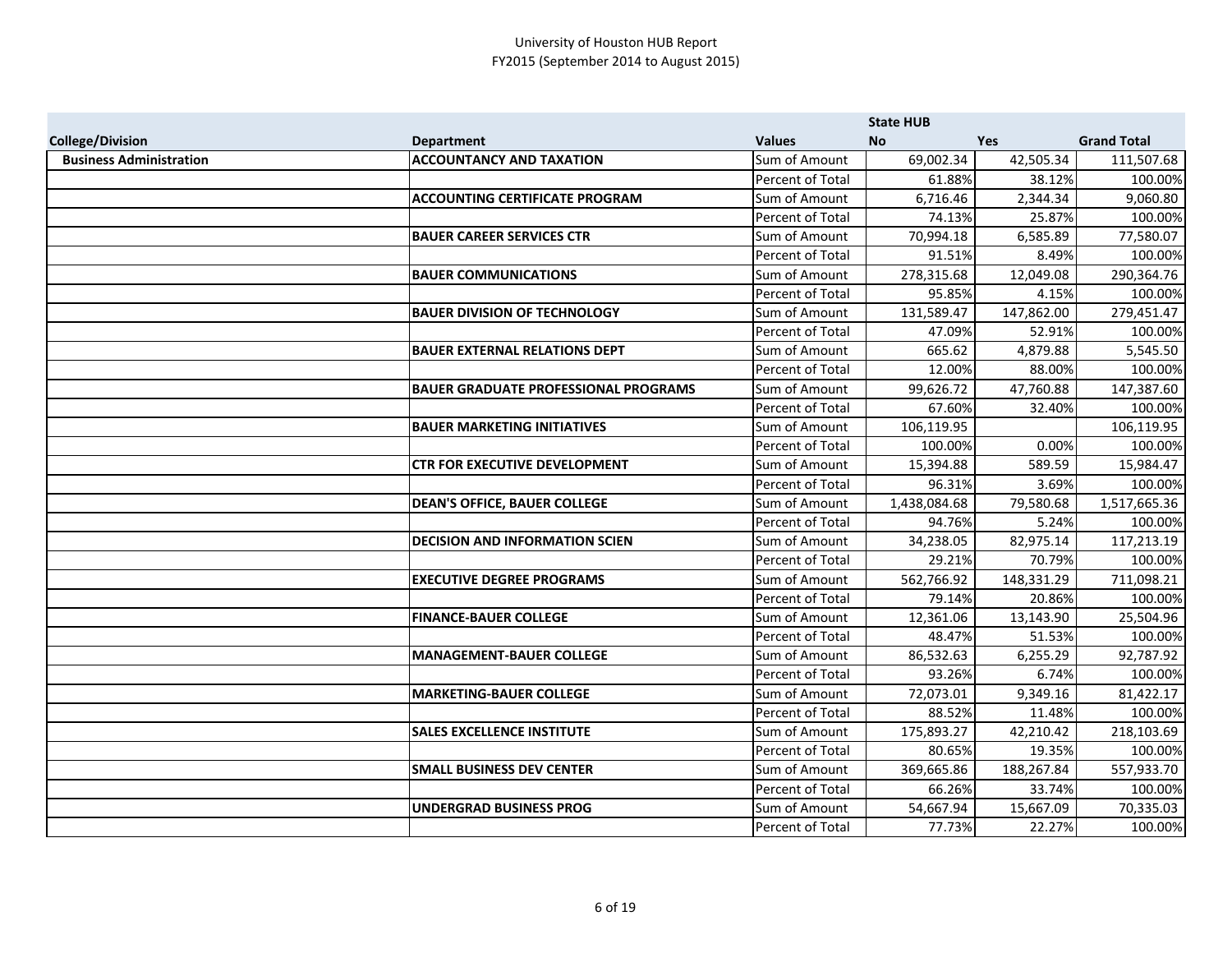|                                                 |                                              |                         | <b>State HUB</b> |            |                    |
|-------------------------------------------------|----------------------------------------------|-------------------------|------------------|------------|--------------------|
| <b>College/Division</b>                         | <b>Department</b>                            | <b>Values</b>           | <b>No</b>        | <b>Yes</b> | <b>Grand Total</b> |
| <b>Business Administration</b>                  | <b>WOLFF CTR FOR ENTREPRENEURSHIP</b>        | Sum of Amount           | 22,496.45        | 20,122.75  | 42,619.20          |
|                                                 |                                              | Percent of Total        | 52.78%           | 47.22%     | 100.00%            |
| <b>Business Administration Sum of Amount</b>    |                                              |                         | 3,607,205.17     | 870,480.56 | 4,477,685.73       |
| <b>Business Administration Percent of Total</b> |                                              |                         | 80.56%           | 19.44%     | 100.00%            |
| <b>Chancellor/President</b>                     | <b>BASEBALL</b>                              | Sum of Amount           | 182,256.47       | 1,762.25   | 184,018.72         |
|                                                 |                                              | Percent of Total        | 99.04%           | 0.96%      | 100.00%            |
|                                                 | <b>COMMUNITY RELATIONS &amp; INST ACCESS</b> | Sum of Amount           | 4,978.71         | 1,037.21   | 6,015.92           |
|                                                 |                                              | Percent of Total        | 82.76%           | 17.24%     | 100.00%            |
|                                                 | <b>FOOTBALL</b>                              | Sum of Amount           | 971,105.67       | 22,598.11  | 993,703.78         |
|                                                 |                                              | Percent of Total        | 97.73%           | 2.27%      | 100.00%            |
|                                                 | <b>INST - INTERCOLLEGIATE ATHLETICS</b>      | Sum of Amount           | 984,558.00       |            | 984,558.00         |
|                                                 |                                              | Percent of Total        | 100.00%          | 0.00%      | 100.00%            |
|                                                 | <b>INTERCOLLEGIATE ATHLETICS</b>             | Sum of Amount           | 2,807,419.84     | 169,417.38 | 2,976,837.22       |
|                                                 |                                              | Percent of Total        | 94.31%           | 5.69%      | 100.00%            |
|                                                 | <b>IMEN'S BASKETBALL</b>                     | Sum of Amount           | 122,480.97       | 5,396.14   | 127,877.11         |
|                                                 |                                              | Percent of Total        | 95.78%           | 4.22%      | 100.00%            |
|                                                 | <b>MEN'S GOLF</b>                            | Sum of Amount           | 14,709.07        |            | 14,709.07          |
|                                                 |                                              | Percent of Total        | 100.00%          | 0.00%      | 100.00%            |
|                                                 | <b>MEN'S TRACK AND FIELD</b>                 | Sum of Amount           | 188,519.13       | 1,030.86   | 189,549.99         |
|                                                 |                                              | Percent of Total        | 99.46%           | 0.54%      | 100.00%            |
|                                                 | <b>OFFICE EQUAL OPPORTUNITY SRVS</b>         | Sum of Amount           | 37,129.93        | 480.28     | 37,610.21          |
|                                                 |                                              | Percent of Total        | 98.72%           | 1.28%      | 100.00%            |
|                                                 | <b>OFFICE OF SPECIAL EVENTS</b>              | Sum of Amount           | 395,776.05       | 25,355.29  | 421,131.34         |
|                                                 |                                              | Percent of Total        | 93.98%           | 6.02%      | 100.00%            |
|                                                 | <b>PRESIDENT</b>                             | Sum of Amount           | 424,793.71       | 62,129.18  | 486,922.89         |
|                                                 |                                              | <b>Percent of Total</b> | 87.24%           | 12.76%     | 100.00%            |
|                                                 | <b>STAFF COUNCIL</b>                         | Sum of Amount           | 17,897.46        | 13,281.38  | 31,178.84          |
|                                                 |                                              | Percent of Total        | 57.40%           | 42.60%     | 100.00%            |
|                                                 | <b>WOMEN'S BASKETBALL</b>                    | Sum of Amount           | 34,597.09        | 4,387.21   | 38,984.30          |
|                                                 |                                              | Percent of Total        | 88.75%           | 11.25%     | 100.00%            |
|                                                 | <b>WOMEN'S GOLF</b>                          | Sum of Amount           | 7,219.48         |            | 7,219.48           |
|                                                 |                                              | Percent of Total        | 100.00%          | 0.00%      | 100.00%            |
|                                                 | <b>WOMEN'S SOCCER</b>                        | Sum of Amount           | 22,567.37        |            | 22,567.37          |
|                                                 |                                              | Percent of Total        | 100.00%          | 0.00%      | 100.00%            |
|                                                 | <b>WOMEN'S SOFTBALL</b>                      | <b>Sum of Amount</b>    | 115,718.30       | 1,017.88   | 116,736.18         |
|                                                 |                                              | Percent of Total        | 99.13%           | 0.87%      | 100.00%            |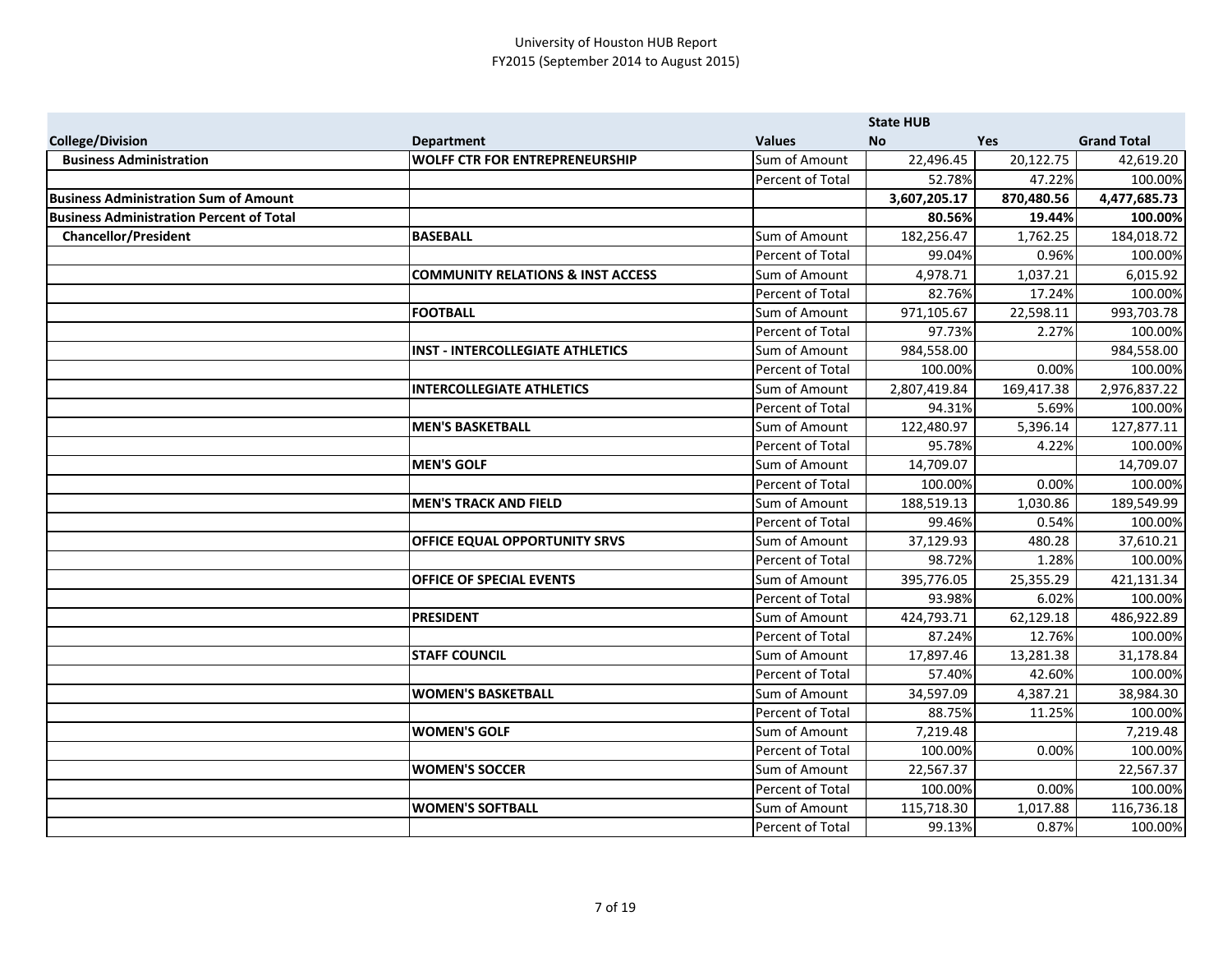|                                              |                                             |                         | <b>State HUB</b> |            |                    |
|----------------------------------------------|---------------------------------------------|-------------------------|------------------|------------|--------------------|
| <b>College/Division</b>                      | <b>Department</b>                           | <b>Values</b>           | <b>No</b>        | <b>Yes</b> | <b>Grand Total</b> |
| <b>Chancellor/President</b>                  | <b>WOMEN'S SWIMMING &amp; DIVING</b>        | Sum of Amount           | 10,125.00        |            | 10,125.00          |
|                                              |                                             | Percent of Total        | 100.00%          | 0.00%      | 100.00%            |
|                                              | <b>WOMEN'S TENNIS</b>                       | Sum of Amount           | 18,862.92        | 215.60     | 19,078.52          |
|                                              |                                             | <b>Percent of Total</b> | 98.87%           | 1.13%      | 100.00%            |
|                                              | <b>WOMEN'S VOLLEYBALL</b>                   | Sum of Amount           | 28,481.39        | 245.00     | 28,726.39          |
|                                              |                                             | <b>Percent of Total</b> | 99.15%           | 0.85%      | 100.00%            |
| <b>Chancellor/President Sum of Amount</b>    |                                             |                         | 6,389,196.56     | 308,353.77 | 6,697,550.33       |
| <b>Chancellor/President Percent of Total</b> |                                             |                         | 95.40%           | 4.60%      | 100.00%            |
| <b>Education</b>                             | <b>ASIAN AMERICAN STUDIES</b>               | Sum of Amount           | 88,188.40        | 7,786.10   | 95,974.50          |
|                                              |                                             | Percent of Total        | 91.89%           | 8.11%      | 100.00%            |
|                                              | <b>CENTER FOR INFO TECH IN EDUCATION</b>    | Sum of Amount           | 55,680.75        | 58,230.34  | 113,911.09         |
|                                              |                                             | Percent of Total        | 48.88%           | 51.12%     | 100.00%            |
|                                              | <b>CHARTER SCHOOL</b>                       | Sum of Amount           | 138,861.16       | 6,330.55   | 145,191.71         |
|                                              |                                             | <b>Percent of Total</b> | 95.64%           | 4.36%      | 100.00%            |
|                                              | <b>CONSISTENCY MGMT &amp; COOP DISCIP</b>   | Sum of Amount           | 38,236.81        | 17,812.31  | 56,049.12          |
|                                              |                                             | <b>Percent of Total</b> | 68.22%           | 31.78%     | 100.00%            |
|                                              | <b>CURRICULUM AND INSTRUCTION</b>           | Sum of Amount           | 396,928.98       | 7,727.86   | 404,656.84         |
|                                              |                                             | Percent of Total        | 98.09%           | 1.91%      | 100.00%            |
|                                              | <b>DEAN, EDUCATION</b>                      | Sum of Amount           | 246,079.81       | 87,106.08  | 333,185.89         |
|                                              |                                             | Percent of Total        | 73.86%           | 26.14%     | 100.00%            |
|                                              | <b>ED LEADERSHIP &amp; POLICY STUDIES</b>   | Sum of Amount           | 3,120.87         | 3,804.97   | 6,925.84           |
|                                              |                                             | Percent of Total        | 45.06%           | 54.94%     | 100.00%            |
|                                              | <b>EDUC EFFECTIVENESS &amp; OUTREACH</b>    | Sum of Amount           | 58.00            |            | 58.00              |
|                                              |                                             | Percent of Total        | 100.00%          | 0.00%      | 100.00%            |
|                                              | <b>PSYCH, HEALTH &amp; LEARNING SCIENCE</b> | Sum of Amount           | 294,629.44       | 51,984.87  | 346,614.31         |
|                                              |                                             | <b>Percent of Total</b> | 85.00%           | 15.00%     | 100.00%            |
| <b>Education Sum of Amount</b>               |                                             |                         | 1,261,784.22     | 240,783.08 | 1,502,567.30       |
| <b>Education Percent of Total</b>            |                                             |                         | 83.98%           | 16.02%     | 100.00%            |
| <b>Engineering</b>                           | <b>BIOMEDICAL ENGINEERING</b>               | Sum of Amount           | 1,131,574.94     | 36,080.76  | 1,167,655.70       |
|                                              |                                             | Percent of Total        | 96.91%           | 3.09%      | 100.00%            |
|                                              | <b>CHEMICAL ENGINEERING</b>                 | Sum of Amount           | 1,789,266.46     | 61,169.61  | 1,850,436.07       |
|                                              |                                             | Percent of Total        | 96.69%           | 3.31%      | 100.00%            |
|                                              | <b>CIVIL ENGINEERING</b>                    | Sum of Amount           | 1,710,963.43     | 55,039.66  | 1,766,003.09       |
|                                              |                                             | Percent of Total        | 96.88%           | 3.12%      | 100.00%            |
|                                              | COMPOSITE ENGR APPLICATIONS CT              | Sum of Amount           | 5,728.05         | 287.34     | 6,015.39           |
|                                              |                                             | Percent of Total        | 95.22%           | 4.78%      | 100.00%            |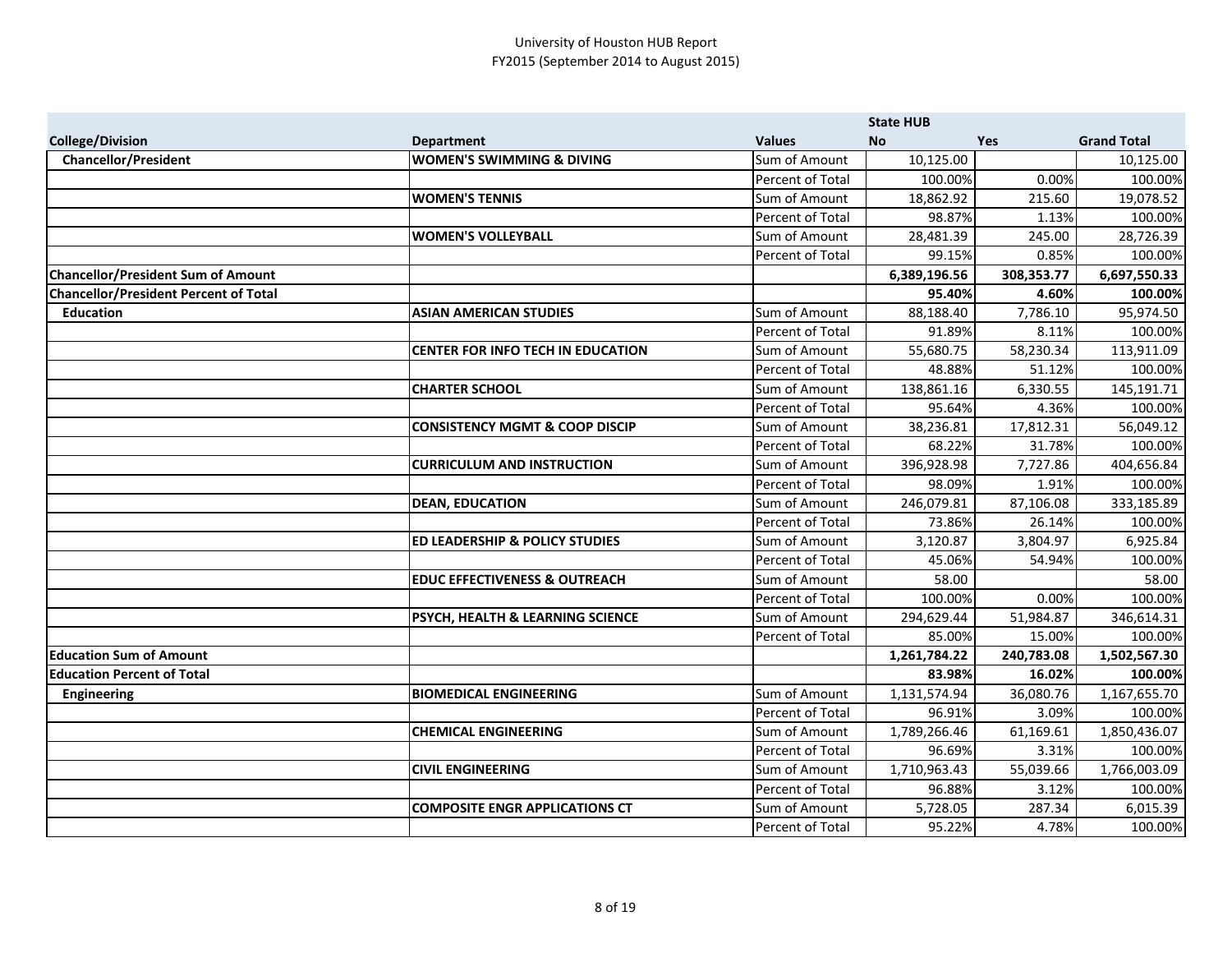|                                        |                                                  |                         | <b>State HUB</b> |            |                    |
|----------------------------------------|--------------------------------------------------|-------------------------|------------------|------------|--------------------|
| <b>College/Division</b>                | <b>Department</b>                                | <b>Values</b>           | <b>No</b>        | Yes        | <b>Grand Total</b> |
| Engineering                            | <b>CTR FOR INNOVATIVE GROUTING</b>               | Sum of Amount           | 23,703.26        |            | 23,703.26          |
|                                        |                                                  | Percent of Total        | 100.00%          | 0.00%      | 100.00%            |
|                                        | <b>CTR FOR NEURO-ENG &amp; COGNITIVE SCIENCE</b> | Sum of Amount           | 7.00             |            | 7.00               |
|                                        |                                                  | Percent of Total        | 100.00%          | 0.00%      | 100.00%            |
|                                        | <b>DEAN, ENGINEERING</b>                         | Sum of Amount           | 605,576.05       | 176,847.41 | 782,423.46         |
|                                        |                                                  | Percent of Total        | 77.40%           | 22.60%     | 100.00%            |
|                                        | <b>ELECTRICAL ENGINEERING</b>                    | Sum of Amount           | 1,680,300.85     | 131,906.66 | 1,812,207.51       |
|                                        |                                                  | Percent of Total        | 92.72%           | 7.28%      | 100.00%            |
|                                        | <b>ENGINEERING SERVICES</b>                      | Sum of Amount           | 28,786.16        | 2,499.55   | 31,285.71          |
|                                        |                                                  | <b>Percent of Total</b> | 92.01%           | 7.99%      | 100.00%            |
|                                        | <b>INDUSTRIAL ENGINEERING</b>                    | Sum of Amount           | 22,375.86        | 25,095.79  | 47,471.65          |
|                                        |                                                  | Percent of Total        | 47.14%           | 52.86%     | 100.00%            |
|                                        | <b>INTEGRATED BIO &amp; NANO SYSTEM</b>          | Sum of Amount           | 46,682.76        | 562.46     | 47,245.22          |
|                                        |                                                  | Percent of Total        | 98.81%           | 1.19%      | 100.00%            |
|                                        | <b>MECHANICAL ENGINEERING</b>                    | Sum of Amount           | 1,518,866.94     | 102,343.69 | 1,621,210.63       |
|                                        |                                                  | Percent of Total        | 93.69%           | 6.31%      | 100.00%            |
|                                        | NATL CTR FOR AIRBORNE LASER MAPPING              | Sum of Amount           | 212,525.88       | 7,236.49   | 219,762.37         |
|                                        |                                                  | Percent of Total        | 96.71%           | 3.29%      | 100.00%            |
|                                        | <b>SEVERE STORM PRED, EDU EVAC DIS</b>           | Sum of Amount           | 1,764.04         |            | 1,764.04           |
|                                        |                                                  | <b>Percent of Total</b> | 100.00%          | 0.00%      | 100.00%            |
|                                        | TX HURRICANE CTR INVT TECH                       | Sum of Amount           | 323.75           |            | 323.75             |
|                                        |                                                  | Percent of Total        | 100.00%          | 0.00%      | 100.00%            |
|                                        | <b>WIND ENERGY CENTER</b>                        | Sum of Amount           | 9,542.02         | 162.51     | 9,704.53           |
|                                        |                                                  | Percent of Total        | 98.33%           | 1.67%      | 100.00%            |
| <b>Engineering Sum of Amount</b>       |                                                  |                         | 8,787,987.45     | 599,231.93 | 9,387,219.38       |
| <b>Engineering Percent of Total</b>    |                                                  |                         | 93.62%           | 6.38%      | 100.00%            |
| <b>Graduate College of Social Work</b> | <b>ADMISSIONS-GCSW</b>                           | Sum of Amount           | 32,122.83        | 907.04     | 33,029.87          |
|                                        |                                                  | Percent of Total        | 97.25%           | 2.75%      | 100.00%            |
|                                        | <b>ALUMNI, CAREER &amp; DEVELOPMENT</b>          | Sum of Amount           | 2,839.77         | 2,909.10   | 5,748.87           |
|                                        |                                                  | Percent of Total        | 49.40%           | 50.60%     | 100.00%            |
|                                        | <b>AMERICAN HUMANICS</b>                         | Sum of Amount           | 6,396.97         | 1,048.58   | 7,445.55           |
|                                        |                                                  | Percent of Total        | 85.92%           | 14.08%     | 100.00%            |
|                                        | <b>CHILD &amp; FAMILY CENTER</b>                 | Sum of Amount           | 47,505.89        | 15,602.66  | 63,108.55          |
|                                        |                                                  | Percent of Total        | 75.28%           | 24.72%     | 100.00%            |
|                                        | <b>CTR DRUG &amp; SOCIAL POLICY RESRC</b>        | Sum of Amount           | 3,986.23         | 1,415.26   | 5,401.49           |
|                                        |                                                  | Percent of Total        | 73.80%           | 26.20%     | 100.00%            |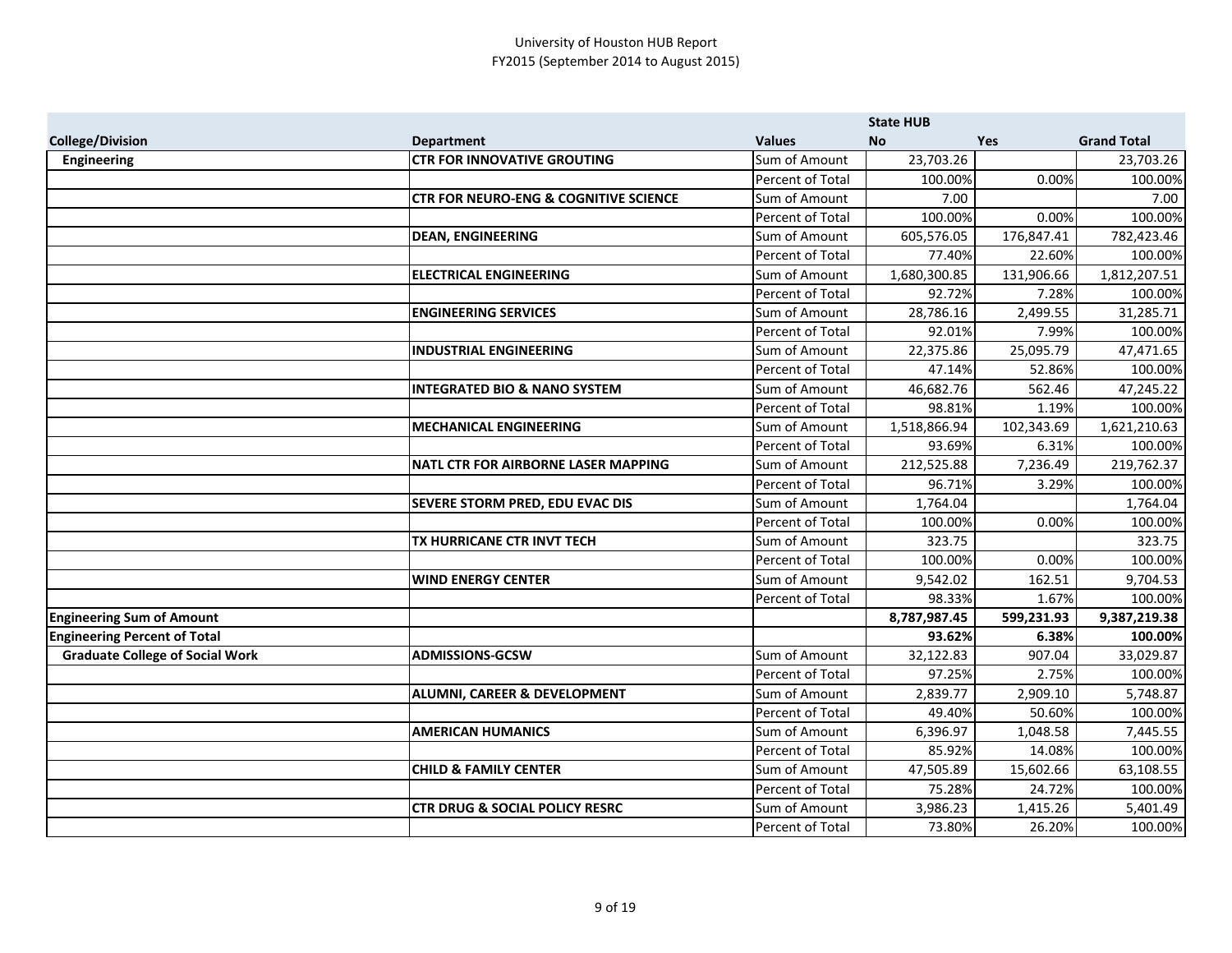|                                                         |                                           |                         | <b>State HUB</b> |            |                    |
|---------------------------------------------------------|-------------------------------------------|-------------------------|------------------|------------|--------------------|
| <b>College/Division</b>                                 | <b>Department</b>                         | <b>Values</b>           | <b>No</b>        | <b>Yes</b> | <b>Grand Total</b> |
| <b>Graduate College of Social Work</b>                  | <b>CTR FOR HEALTH EQUITY &amp; EVAL</b>   | Sum of Amount           | 6,588.75         | 318.46     | 6,907.21           |
|                                                         |                                           | Percent of Total        | 95.39%           | 4.61%      | 100.00%            |
|                                                         | <b>DEAN, SOCIAL WORK</b>                  | Sum of Amount           | 84,919.96        | 17,123.19  | 102,043.15         |
|                                                         |                                           | Percent of Total        | 83.22%           | 16.78%     | 100.00%            |
|                                                         | <b>DEVELOPMENT-GCSW</b>                   | Sum of Amount           |                  | 497.38     | 497.38             |
|                                                         |                                           | Percent of Total        | 0.00%            | 100.00%    | 100.00%            |
|                                                         | <b>FIELD OFFICE</b>                       | Sum of Amount           | 911.18           | 922.25     | 1,833.43           |
|                                                         |                                           | Percent of Total        | 49.70%           | 50.30%     | 100.00%            |
|                                                         | <b>GCSW INFORMATION TECHNOLOGY</b>        | Sum of Amount           | 22,355.69        | 10,977.63  | 33,333.32          |
|                                                         |                                           | <b>Percent of Total</b> | 67.07%           | 32.93%     | 100.00%            |
|                                                         | <b>GCSW STUDENT SERVICES</b>              | Sum of Amount           | 279.00           | 314.87     | 593.87             |
|                                                         |                                           | Percent of Total        | 46.98%           | 53.02%     | 100.00%            |
|                                                         | <b>GULEN INSTITUTE</b>                    | Sum of Amount           | 846.24           |            | 846.24             |
|                                                         |                                           | Percent of Total        | 100.00%          | 0.00%      | 100.00%            |
|                                                         | <b>LEARNING CENTER</b>                    | Sum of Amount           | 3,000.00         |            | 3,000.00           |
|                                                         |                                           | Percent of Total        | 100.00%          | 0.00%      | 100.00%            |
|                                                         | OFFICE OF COMMUNITY PROJECTS              | Sum of Amount           |                  | 189.67     | 189.67             |
|                                                         |                                           | Percent of Total        | 0.00%            | 100.00%    | 100.00%            |
|                                                         | <b>PHD PROGRAM</b>                        | Sum of Amount           | 461.73           | 309.50     | 771.23             |
|                                                         |                                           | Percent of Total        | 59.87%           | 40.13%     | 100.00%            |
| <b>Graduate College of Social Work Sum of Amount</b>    |                                           |                         | 212,214.24       | 52,535.59  | 264,749.83         |
| <b>Graduate College of Social Work Percent of Total</b> |                                           |                         | 80.16%           | 19.84%     | 100.00%            |
| <b>Honors College</b>                                   | <b>DEAN, HONORS COLLEGE</b>               | Sum of Amount           | 325,678.48       | 15,719.85  | 341,398.33         |
|                                                         |                                           | Percent of Total        | 95.40%           | 4.60%      | 100.00%            |
|                                                         | <b>FORENSICS PROGRAM</b>                  | Sum of Amount           | 21,005.88        | 1,006.65   | 22,012.53          |
|                                                         |                                           | Percent of Total        | 95.43%           | 4.57%      | 100.00%            |
| <b>Honors College Sum of Amount</b>                     |                                           |                         | 346,684.36       | 16,726.50  | 363,410.86         |
| <b>Honors College Percent of Total</b>                  |                                           |                         | 95.40%           | 4.60%      | 100.00%            |
| <b>Hotel and Restaurant Management</b>                  | <b>DEAN, HOTEL &amp; RESTAURANT MANAG</b> | Sum of Amount           | 211,996.11       | 4,798.17   | 216,794.28         |
|                                                         |                                           | Percent of Total        | 97.79%           | 2.21%      | 100.00%            |
|                                                         | HOTEL AND RESTAURANT MANAGEMENT           | Sum of Amount           | 2,787,107.73     | 166,515.73 | 2,953,623.46       |
|                                                         |                                           | Percent of Total        | 94.36%           | 5.64%      | 100.00%            |
| <b>Hotel and Restaurant Management Sum of Amount</b>    |                                           |                         | 2,999,103.84     | 171,313.90 | 3,170,417.74       |
| Hotel and Restaurant Management Percent of Total        |                                           |                         | 94.60%           | 5.40%      | 100.00%            |
| <b>Law Center</b>                                       | <b>ASSOCIATE DEAN, LAW</b>                | Sum of Amount           | 335.05           | 2,089.32   | 2,424.37           |
|                                                         |                                           | Percent of Total        | 13.82%           | 86.18%     | 100.00%            |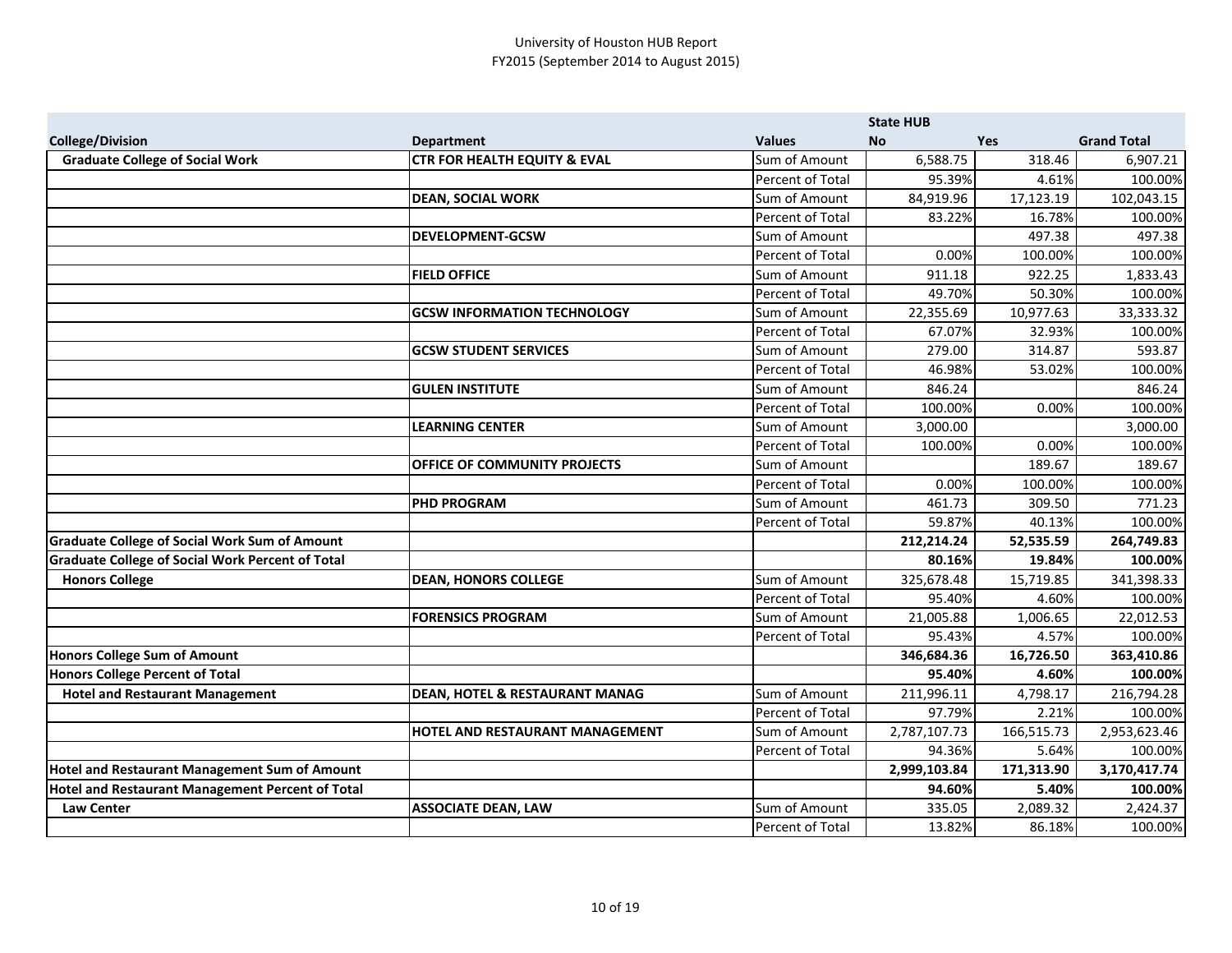|                         |                                                |                  | <b>State HUB</b> |           |                    |
|-------------------------|------------------------------------------------|------------------|------------------|-----------|--------------------|
| <b>College/Division</b> | <b>Department</b>                              | <b>Values</b>    | <b>No</b>        | Yes       | <b>Grand Total</b> |
| <b>Law Center</b>       | <b>BLAKELEY INSTITUTE</b>                      | Sum of Amount    | 26,749.31        | 4,158.46  | 30,907.77          |
|                         |                                                | Percent of Total | 86.55%           | 13.45%    | 100.00%            |
|                         | <b>BUSINESS SERVICES, LAW</b>                  | Sum of Amount    | 64,811.79        | 34,388.81 | 99,200.60          |
|                         |                                                | Percent of Total | 65.33%           | 34.67%    | 100.00%            |
|                         | <b>CAREER SERVICES, LAW</b>                    | Sum of Amount    | 46,245.63        | 4,066.96  | 50,312.59          |
|                         |                                                | Percent of Total | 91.92%           | 8.08%     | 100.00%            |
|                         | <b>CENTER PROGRAMS, LAW</b>                    | Sum of Amount    | 29,988.85        | 944.16    | 30,933.01          |
|                         |                                                | Percent of Total | 96.95%           | 3.05%     | 100.00%            |
|                         | <b>CHAIRS AND PROFESSORSHIPS, LAW</b>          | Sum of Amount    | 2,969.38         | 21.69     | 2,991.07           |
|                         |                                                | Percent of Total | 99.27%           | 0.73%     | 100.00%            |
|                         | <b>DEAN, LAW</b>                               | Sum of Amount    | 5,335.64         | 24,781.25 | 30,116.89          |
|                         |                                                | Percent of Total | 17.72%           | 82.28%    | 100.00%            |
|                         | <b>ENERGY, ENVIRON &amp; NATURAL RESR</b>      | Sum of Amount    | 629.45           | 47.49     | 676.94             |
|                         |                                                | Percent of Total | 92.98%           | 7.02%     | 100.00%            |
|                         | <b>EXTERNAL AFFAIRS, LAW</b>                   | Sum of Amount    | 10,155.21        | 3,141.60  | 13,296.81          |
|                         |                                                | Percent of Total | 76.37%           | 23.63%    | 100.00%            |
|                         | <b>FACILITIES, LAW</b>                         | Sum of Amount    | 104,795.81       | 22,679.24 | 127,475.05         |
|                         |                                                | Percent of Total | 82.21%           | 17.79%    | 100.00%            |
|                         | <b>FACULTY SUPPORT LAW</b>                     | Sum of Amount    | 67,928.27        | 17,802.70 | 85,730.97          |
|                         |                                                | Percent of Total | 79.23%           | 20.77%    | 100.00%            |
|                         | <b>HEALTH LAW &amp; POLICY INSTITUTE</b>       | Sum of Amount    | 10,500.27        | 7,712.16  | 18,212.43          |
|                         |                                                | Percent of Total | 57.65%           | 42.35%    | 100.00%            |
|                         | <b>INNOCENCE PROGRAM</b>                       | Sum of Amount    |                  | 290.13    | 290.13             |
|                         |                                                | Percent of Total | 0.00%            | 100.00%   | 100.00%            |
|                         | <b>INST OF HIGHER EDU &amp; GOVERNANCE LAW</b> | Sum of Amount    | 920.78           | 3,280.05  | 4,200.83           |
|                         |                                                | Percent of Total | 21.92%           | 78.08%    | 100.00%            |
|                         | <b>INTELLECTUAL PROP &amp; INFO LAW</b>        | Sum of Amount    |                  | 255.99    | 255.99             |
|                         |                                                | Percent of Total | 0.00%            | 100.00%   | 100.00%            |
|                         | <b>LAW</b>                                     | Sum of Amount    | 40,030.00        | 39.73     | 40,069.73          |
|                         |                                                | Percent of Total | 99.90%           | 0.10%     | 100.00%            |
|                         | <b>LAW FOUNDATION</b>                          | Sum of Amount    | 2,479.88         | 544.61    | 3,024.49           |
|                         |                                                | Percent of Total | 81.99%           | 18.01%    | 100.00%            |
|                         | LAW INFORMATION TECHNOLOGY                     | Sum of Amount    | 116,965.20       | 91,586.66 | 208,551.86         |
|                         |                                                | Percent of Total | 56.08%           | 43.92%    | 100.00%            |
|                         | <b>LAW LIBRARY</b>                             | Sum of Amount    | 446,275.23       | 4,045.57  | 450,320.80         |
|                         |                                                | Percent of Total | 99.10%           | 0.90%     | 100.00%            |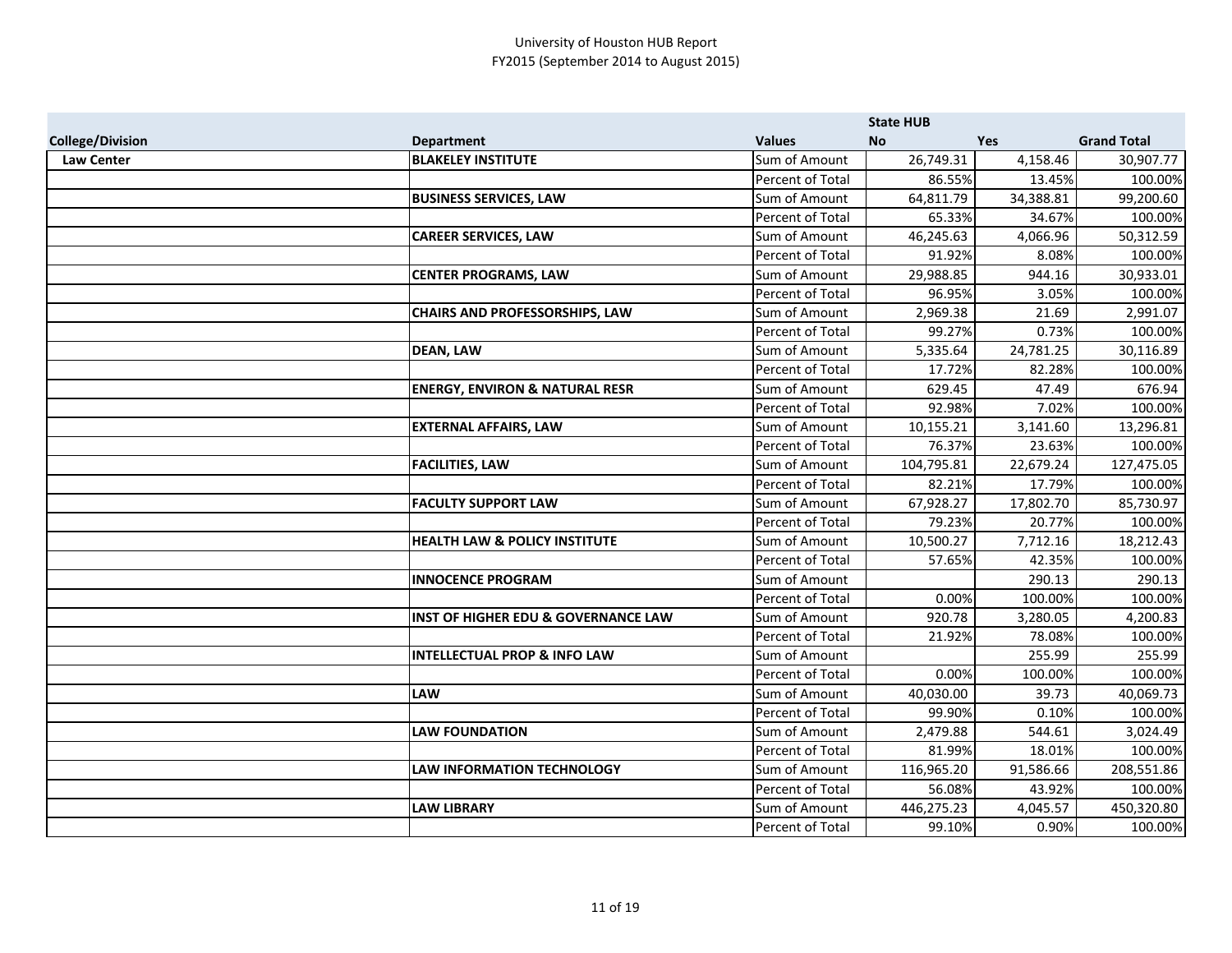|                                         |                                        |                  | <b>State HUB</b> |            |                    |
|-----------------------------------------|----------------------------------------|------------------|------------------|------------|--------------------|
| <b>College/Division</b>                 | <b>Department</b>                      | <b>Values</b>    | <b>No</b>        | Yes        | <b>Grand Total</b> |
| <b>Law Center</b>                       | <b>LEGAL AID CLINIC, LAW</b>           | Sum of Amount    | 8,295.91         | 4,773.18   | 13,069.09          |
|                                         |                                        | Percent of Total | 63.48%           | 36.52%     | 100.00%            |
|                                         | LEGAL RESEARCH & WRITING, LAW          | Sum of Amount    | 9,765.07         | 11,952.39  | 21,717.46          |
|                                         |                                        | Percent of Total | 44.96%           | 55.04%     | 100.00%            |
|                                         | NORTH AMERICAN CONSORTIUM OF LEGAL EDU | Sum of Amount    | 142.02           |            | 142.02             |
|                                         |                                        | Percent of Total | 100.00%          | 0.00%      | 100.00%            |
|                                         | PUBLIC RELS & MARKETING, LAW           | Sum of Amount    | 62,122.05        | 515.08     | 62,637.13          |
|                                         |                                        | Percent of Total | 99.18%           | 0.82%      | 100.00%            |
|                                         | <b>STUDENT ORGANIZATION, LAW</b>       | Sum of Amount    | 25,684.92        | 34.99      | 25,719.91          |
|                                         |                                        | Percent of Total | 99.86%           | 0.14%      | 100.00%            |
|                                         | <b>STUDENT SERVICES, LAW</b>           | Sum of Amount    | 153,643.97       | 29,216.45  | 182,860.42         |
|                                         |                                        | Percent of Total | 84.02%           | 15.98%     | 100.00%            |
| Law Center Sum of Amount                |                                        |                  | 1,236,769.69     | 268,368.67 | 1,505,138.36       |
| <b>Law Center Percent of Total</b>      |                                        |                  | 82.17%           | 17.83%     | 100.00%            |
| <b>Liberal Arts and Social Sciences</b> | <b>AEROSPACE STUDIES</b>               | Sum of Amount    | 9,631.53         | 9,239.10   | 18,870.63          |
|                                         |                                        | Percent of Total | 51.04%           | 48.96%     | 100.00%            |
|                                         | <b>AFRICAN-AMERICAN STUDIES</b>        | Sum of Amount    | 20,721.35        | 13,407.96  | 34,129.31          |
|                                         |                                        | Percent of Total | 60.71%           | 39.29%     | 100.00%            |
|                                         | <b>ART</b>                             | Sum of Amount    | 204,104.48       | 29,142.27  | 233,246.75         |
|                                         |                                        | Percent of Total | 87.51%           | 12.49%     | 100.00%            |
|                                         | <b>ARTE PUBLICO</b>                    | Sum of Amount    | 381,054.49       | 5,620.67   | 386,675.16         |
|                                         |                                        | Percent of Total | 98.55%           | 1.45%      | 100.00%            |
|                                         | <b>BAND</b>                            | Sum of Amount    | 336,462.93       | 15,932.74  | 352,395.67         |
|                                         |                                        | Percent of Total | 95.48%           | 4.52%      | 100.00%            |
|                                         | <b>BLAFFER GALLERY</b>                 | Sum of Amount    | 245,656.75       | 13,276.51  | 258,933.26         |
|                                         |                                        | Percent of Total | 94.87%           | 5.13%      | 100.00%            |
|                                         | <b>CENTER FOR PUBLIC HISTORY</b>       | Sum of Amount    | 67,656.17        | 4,482.82   | 72,138.99          |
|                                         |                                        | Percent of Total | 93.79%           | 6.21%      | 100.00%            |
|                                         | <b>COMMUNICATION</b>                   | Sum of Amount    | 150,681.43       | 13,692.05  | 164,373.48         |
|                                         |                                        | Percent of Total | 91.67%           | 8.33%      | 100.00%            |
|                                         | <b>COMMUNICATIONS DISORDERS</b>        | Sum of Amount    | 171,508.58       | 6,470.08   | 177,978.66         |
|                                         |                                        | Percent of Total | 96.36%           | 3.64%      | 100.00%            |
|                                         | <b>COMPARATIVE CULTURAL STUDIES</b>    | Sum of Amount    | 43,728.93        | 8,684.85   | 52,413.78          |
|                                         |                                        | Percent of Total | 83.43%           | 16.57%     | 100.00%            |
|                                         | <b>CTR NEURO AND BIOMECH RESEARCH</b>  | Sum of Amount    | 30,206.23        |            | 30,206.23          |
|                                         |                                        | Percent of Total | 100.00%          | 0.00%      | 100.00%            |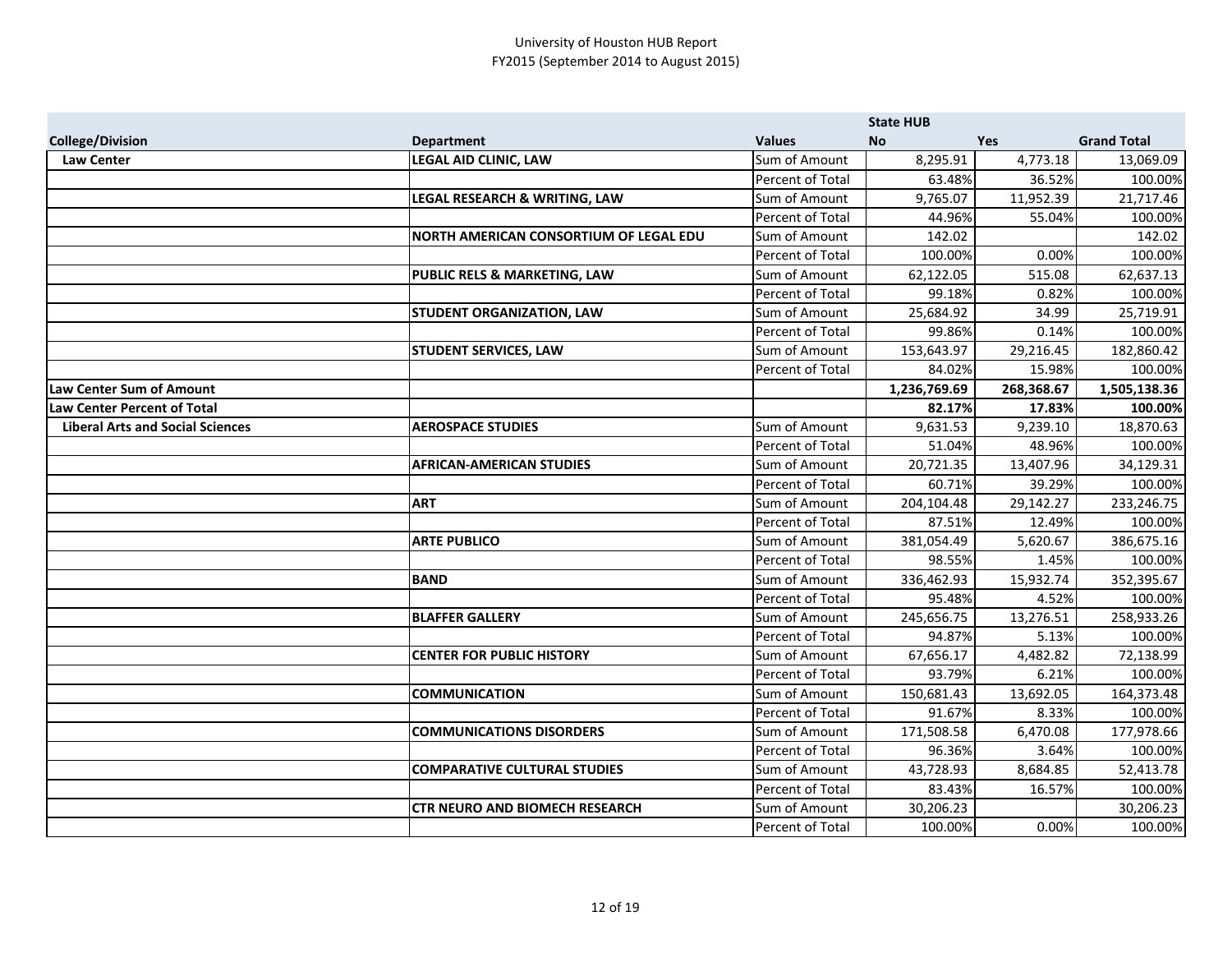|                                         |                                       |                  | <b>State HUB</b> |            |                    |
|-----------------------------------------|---------------------------------------|------------------|------------------|------------|--------------------|
| <b>College/Division</b>                 | <b>Department</b>                     | <b>Values</b>    | <b>No</b>        | <b>Yes</b> | <b>Grand Total</b> |
| <b>Liberal Arts and Social Sciences</b> | <b>CWMCA CENTER FOR THE ARTS</b>      | Sum of Amount    | 349,318.45       | 2,986.71   | 352,305.16         |
|                                         |                                       | Percent of Total | 99.15%           | 0.85%      | 100.00%            |
|                                         | DEAN, LIBERAL ARTS & SOC SCI          | Sum of Amount    | 1,323,132.69     | 19,961.44  | 1,343,094.13       |
|                                         |                                       | Percent of Total | 98.51%           | 1.49%      | 100.00%            |
|                                         | <b>ECONOMICS</b>                      | Sum of Amount    | 70,517.58        | 25,956.18  | 96,473.76          |
|                                         |                                       | Percent of Total | 73.10%           | 26.90%     | 100.00%            |
|                                         | <b>ENGLISH</b>                        | Sum of Amount    | 310,558.10       | 37,997.52  | 348,555.62         |
|                                         |                                       | Percent of Total | 89.10%           | 10.90%     | 100.00%            |
|                                         | <b>HEALTH AND HUMAN PERFORMANCE</b>   | Sum of Amount    | 472,109.18       | 25,732.10  | 497,841.28         |
|                                         |                                       | Percent of Total | 94.83%           | 5.17%      | 100.00%            |
|                                         | <b>HISPANIC STUDIES</b>               | Sum of Amount    | 108,581.97       | 8,358.13   | 116,940.10         |
|                                         |                                       | Percent of Total | 92.85%           | 7.15%      | 100.00%            |
|                                         | <b>HISTORY</b>                        | Sum of Amount    | 53,045.22        | 21,758.37  | 74,803.59          |
|                                         |                                       | Percent of Total | 70.91%           | 29.09%     | 100.00%            |
|                                         | <b>HOBBY CENTER FOR PUBLIC POLICY</b> | Sum of Amount    | 199,662.35       | 38,901.55  | 238,563.90         |
|                                         |                                       | Percent of Total | 83.69%           | 16.31%     | 100.00%            |
|                                         | <b>MEXICAN-AMERICAN STUDIES</b>       | Sum of Amount    | 41,834.92        | 15,687.77  | 57,522.69          |
|                                         |                                       | Percent of Total | 72.73%           | 27.27%     | 100.00%            |
|                                         | <b>MILITARY SCIENCE</b>               | Sum of Amount    | 9,909.82         | 1,091.46   | 11,001.28          |
|                                         |                                       | Percent of Total | 90.08%           | 9.92%      | 100.00%            |
|                                         | <b>MODERN AND CLASSICAL LANGUAGES</b> | Sum of Amount    | 50,259.68        | 3,523.60   | 53,783.28          |
|                                         |                                       | Percent of Total | 93.45%           | 6.55%      | 100.00%            |
|                                         | <b>MUSIC</b>                          | Sum of Amount    | 580,551.19       | 48,738.36  | 629,289.55         |
|                                         |                                       | Percent of Total | 92.26%           | 7.74%      | 100.00%            |
|                                         | <b>PHILOSOPHY</b>                     | Sum of Amount    | 7,083.32         | 1,165.65   | 8,248.97           |
|                                         |                                       | Percent of Total | 85.87%           | 14.13%     | 100.00%            |
|                                         | <b>POLITICAL SCIENCE</b>              | Sum of Amount    | 33,477.85        | 21,663.10  | 55,140.95          |
|                                         |                                       | Percent of Total | 60.71%           | 39.29%     | 100.00%            |
|                                         | <b>PSYCHOLOGY</b>                     | Sum of Amount    | 551,120.21       | 69,526.66  | 620,646.87         |
|                                         |                                       | Percent of Total | 88.80%           | 11.20%     | 100.00%            |
|                                         | PUBLIC ADMINISTRATION PROGRAM         | Sum of Amount    | 5,655.69         | 1,417.07   | 7,072.76           |
|                                         |                                       | Percent of Total | 79.96%           | 20.04%     | 100.00%            |
|                                         | <b>SOCIOLOGY</b>                      | Sum of Amount    | 11,022.09        | 20,368.63  | 31,390.72          |
|                                         |                                       | Percent of Total | 35.11%           | 64.89%     | 100.00%            |
|                                         | <b>THEATER</b>                        | Sum of Amount    | 341,039.76       | 13,258.55  | 354,298.31         |
|                                         |                                       | Percent of Total | 96.26%           | 3.74%      | 100.00%            |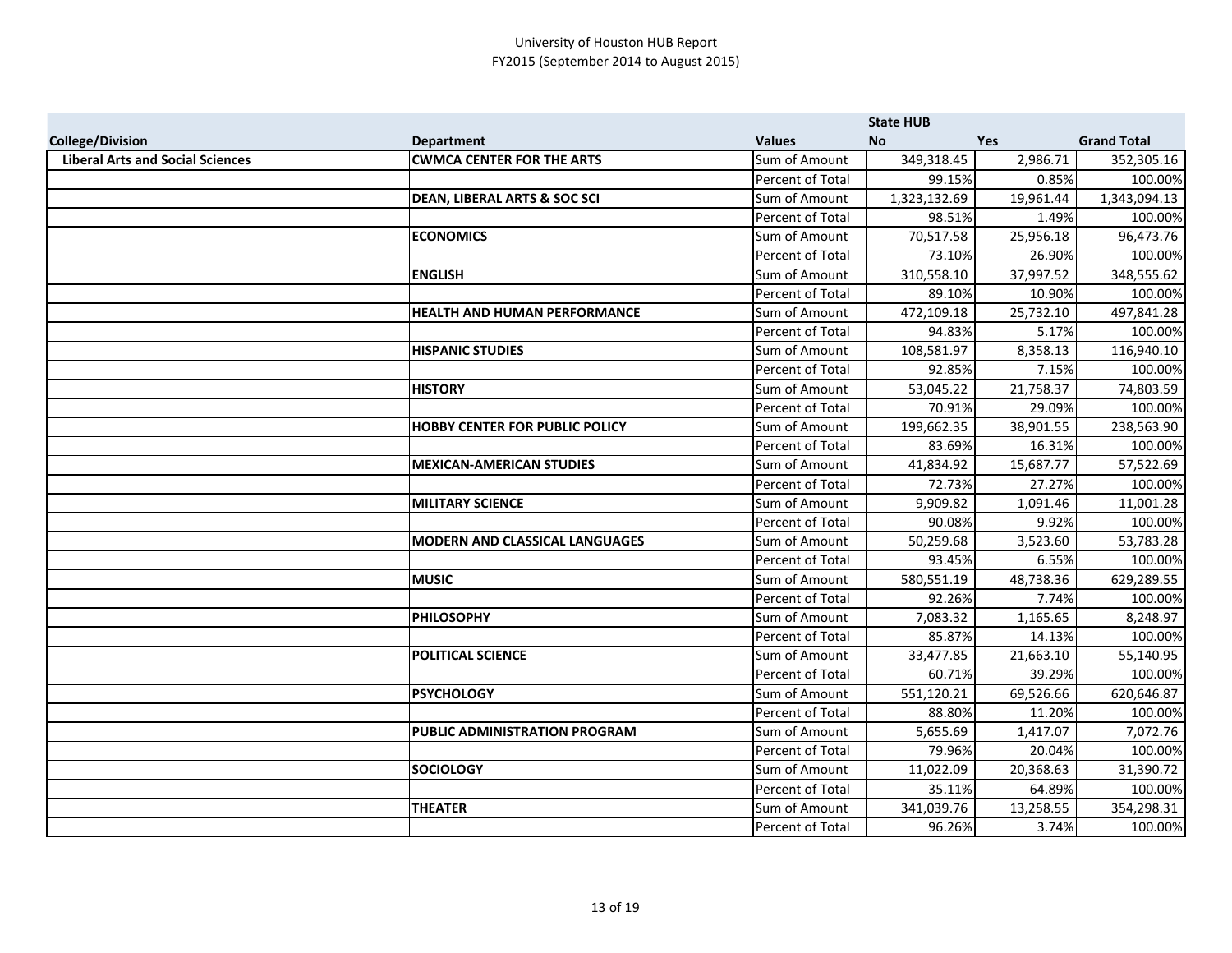|                                                          |                                                       |                  | <b>State HUB</b> |            |                    |
|----------------------------------------------------------|-------------------------------------------------------|------------------|------------------|------------|--------------------|
| <b>College/Division</b>                                  | <b>Department</b>                                     | <b>Values</b>    | <b>No</b>        | <b>Yes</b> | <b>Grand Total</b> |
| <b>Liberal Arts and Social Sciences</b>                  | <b>WOMEN'S STUDIES PROGRAM</b>                        | Sum of Amount    | 55,158.26        | 6,300.66   | 61,458.92          |
|                                                          |                                                       | Percent of Total | 89.75%           | 10.25%     | 100.00%            |
| Liberal Arts and Social Sciences Sum of Amount           |                                                       |                  | 6,235,451.20     | 504,342.56 | 6,739,793.76       |
| <b>Liberal Arts and Social Sciences Percent of Total</b> |                                                       |                  | 92.52%           | 7.48%      | 100.00%            |
| Library                                                  | <b>UNIVERSITY LIBRARIES</b>                           | Sum of Amount    | 9,080,407.57     | 697,457.52 | 9,777,865.09       |
|                                                          |                                                       | Percent of Total | 92.87%           | 7.13%      | 100.00%            |
| <b>Library Sum of Amount</b>                             |                                                       |                  | 9,080,407.57     | 697,457.52 | 9,777,865.09       |
| <b>Library Percent of Total</b>                          |                                                       |                  | 92.87%           | 7.13%      | 100.00%            |
| <b>Natural Science and Mathematics</b>                   | <b>BIOLOGY &amp; BIOCHEMISTRY</b>                     | Sum of Amount    | 1,099,927.72     | 58,694.40  | 1,158,622.12       |
|                                                          |                                                       | Percent of Total | 94.93%           | 5.07%      | 100.00%            |
|                                                          | <b>BIOLOGY OF BEHAVIOR INSTITUTE</b>                  | Sum of Amount    | 1,331.92         |            | 1,331.92           |
|                                                          |                                                       | Percent of Total | 100.00%          | 0.00%      | 100.00%            |
|                                                          | <b>CHEMISTRY</b>                                      | Sum of Amount    | 2,001,283.70     | 14,777.17  | 2,016,060.87       |
|                                                          |                                                       | Percent of Total | 99.27%           | 0.73%      | 100.00%            |
|                                                          | <b>COMPUTER SCIENCE</b>                               | Sum of Amount    | 280,797.68       | 69,695.37  | 350,493.05         |
|                                                          |                                                       | Percent of Total | 80.12%           | 19.88%     | 100.00%            |
|                                                          | <b>CTR FOR APPLIED GEOSC &amp; ENERGY (CAGE)</b>      | Sum of Amount    | 4,686.67         |            | 4,686.67           |
|                                                          |                                                       | Percent of Total | 100.00%          | 0.00%      | 100.00%            |
|                                                          | <b>CTR FOR NUCLEAR RECEPTORS &amp; CELL SIGNALING</b> | Sum of Amount    | 624,349.22       | 14,458.34  | 638,807.56         |
|                                                          |                                                       | Percent of Total | 97.74%           | 2.26%      | 100.00%            |
|                                                          | <b>DEAN, NATURAL SCIENCE &amp; MATHE</b>              | Sum of Amount    | 230,710.84       | 41,463.15  | 272,173.99         |
|                                                          |                                                       | Percent of Total | 84.77%           | 15.23%     | 100.00%            |
|                                                          | <b>EARTH AND ATMOSPHERIC SCIENCES</b>                 | Sum of Amount    | 1,368,206.71     | 79,790.33  | 1,447,997.04       |
|                                                          |                                                       | Percent of Total | 94.49%           | 5.51%      | 100.00%            |
|                                                          | <b>HOUSTON COASTAL CENTER</b>                         | Sum of Amount    | 15,350.61        | 130.00     | 15,480.61          |
|                                                          |                                                       | Percent of Total | 99.16%           | 0.84%      | 100.00%            |
|                                                          | INST FOR CLIMATE/ATMOSPHERIC SCIENCE (CAS)            | Sum of Amount    | 47,003.39        | 133.00     | 47,136.39          |
|                                                          |                                                       | Percent of Total | 99.72%           | 0.28%      | 100.00%            |
|                                                          | <b>INSTITUTE FOR NANOENERGY</b>                       | Sum of Amount    | 4,663.97         |            | 4,663.97           |
|                                                          |                                                       | Percent of Total | 100.00%          | 0.00%      | 100.00%            |
|                                                          | <b>MATHEMATICS</b>                                    | Sum of Amount    | 306,152.01       | 47,606.37  | 353,758.38         |
|                                                          |                                                       | Percent of Total | 86.54%           | 13.46%     | 100.00%            |
|                                                          | <b>PHYSICS</b>                                        | Sum of Amount    | 1,172,770.51     | 46,003.64  | 1,218,774.15       |
|                                                          |                                                       | Percent of Total | 96.23%           | 3.77%      | 100.00%            |
| <b>Natural Science and Mathematics Sum of Amount</b>     |                                                       |                  | 7,157,234.95     | 372,751.77 | 7,529,986.72       |
| <b>Natural Science and Mathematics Percent of Total</b>  |                                                       |                  | 95.05%           | 4.95%      | 100.00%            |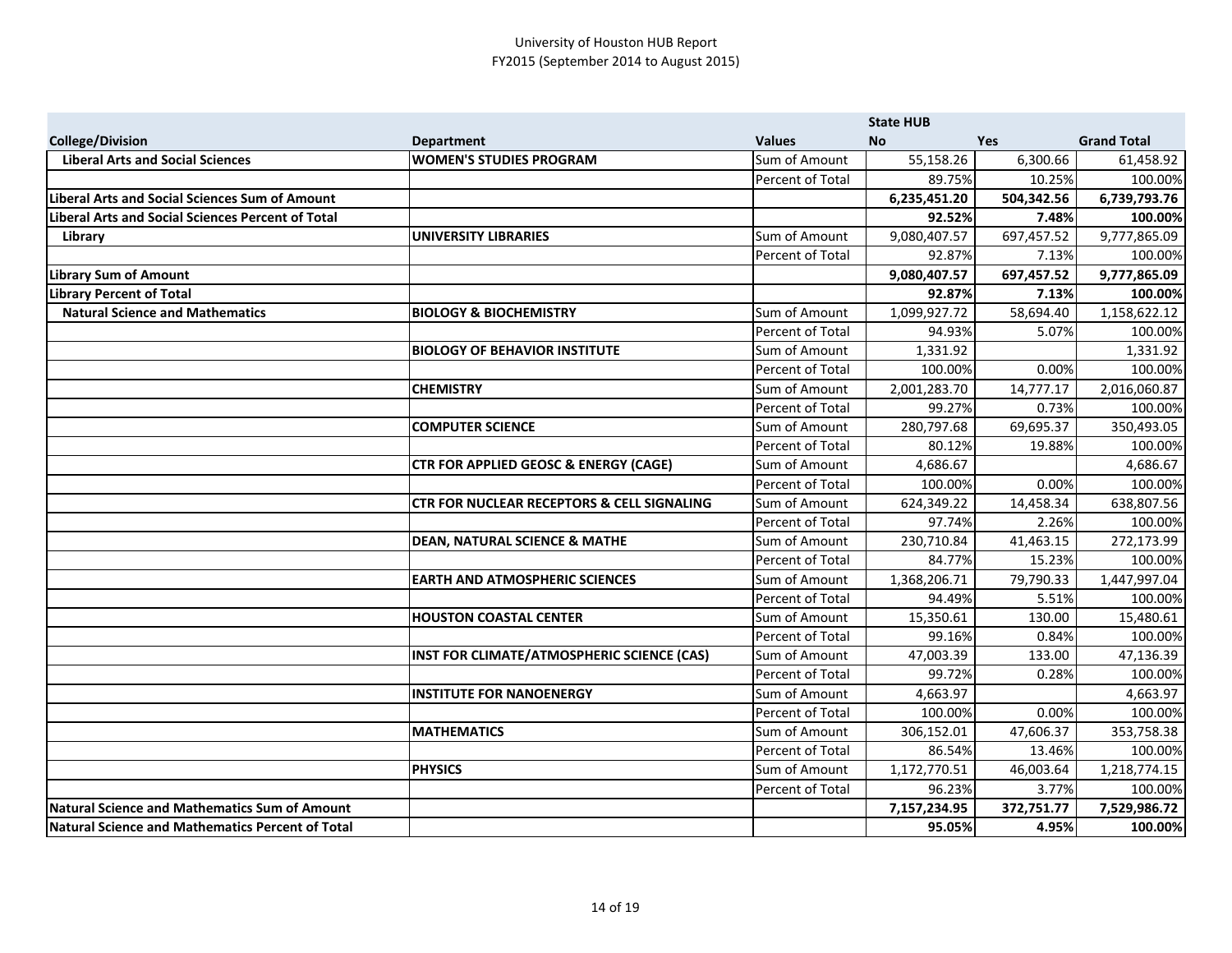|                                   |                                                     |                         | <b>State HUB</b> |            |                    |
|-----------------------------------|-----------------------------------------------------|-------------------------|------------------|------------|--------------------|
| <b>College/Division</b>           | <b>Department</b>                                   | <b>Values</b>           | <b>No</b>        | Yes        | <b>Grand Total</b> |
| Optometry                         | <b>DEAN, OPTOMETRY</b>                              | Sum of Amount           | 1,066,750.97     | 63,576.88  | 1,130,327.85       |
|                                   |                                                     | Percent of Total        | 94.38%           | 5.62%      | 100.00%            |
|                                   | <b>OPT VISION SCIENCES</b>                          | Sum of Amount           | 813,228.73       | 1,107.68   | 814,336.41         |
|                                   |                                                     | Percent of Total        | 99.86%           | 0.14%      | 100.00%            |
|                                   | <b>OPTOMETRY CLINIC</b>                             | Sum of Amount           | 5,342,635.69     | 112,390.48 | 5,455,026.17       |
|                                   |                                                     | <b>Percent of Total</b> | 97.94%           | 2.06%      | 100.00%            |
| <b>Optometry Sum of Amount</b>    |                                                     |                         | 7,222,615.39     | 177,075.04 | 7,399,690.43       |
| <b>Optometry Percent of Total</b> |                                                     |                         | 97.61%           | 2.39%      | 100.00%            |
| Pharmacy                          | <b>CLINICAL PHARMACY &amp; ADMINISTRA</b>           | Sum of Amount           | 411,945.77       | 26,123.31  | 438,069.08         |
|                                   |                                                     | Percent of Total        | 94.04%           | 5.96%      | 100.00%            |
|                                   | <b>DEAN, PHARMACY</b>                               | Sum of Amount           | 584,851.29       | 117,861.46 | 702,712.75         |
|                                   |                                                     | Percent of Total        | 83.23%           | 16.77%     | 100.00%            |
|                                   | <b>EXPERIENTIAL PROGRAMS</b>                        | Sum of Amount           | 262,331.53       | 3,077.69   | 265,409.22         |
|                                   |                                                     | Percent of Total        | 98.84%           | 1.16%      | 100.00%            |
|                                   | <b>INSTITUTE FOR DRUG EDUCATION</b>                 | Sum of Amount           | 2,724.43         |            | 2,724.43           |
|                                   |                                                     | Percent of Total        | 100.00%          | 0.00%      | 100.00%            |
|                                   | <b>INSTITUTE OF COMMUNITY HEALTH</b>                | Sum of Amount           | 333.89           | 192.34     | 526.23             |
|                                   |                                                     | Percent of Total        | 63.45%           | 36.55%     | 100.00%            |
|                                   | <b>PHAR HEALTH OUTCOMES &amp; POLICY</b>            | Sum of Amount           | 20,891.48        | 5,573.14   | 26,464.62          |
|                                   |                                                     | Percent of Total        | 78.94%           | 21.06%     | 100.00%            |
|                                   | PHARMACOLOGICAL & PHARMACEUTIC                      | Sum of Amount           | 1,143,566.64     | 73,250.26  | 1,216,816.90       |
|                                   |                                                     | Percent of Total        | 93.98%           | 6.02%      | 100.00%            |
|                                   | <b>STUDENT SERVICES PHARMACY</b>                    | Sum of Amount           | 48,877.58        | 9,171.47   | 58,049.05          |
|                                   |                                                     | Percent of Total        | 84.20%           | 15.80%     | 100.00%            |
| <b>Pharmacy Sum of Amount</b>     |                                                     |                         | 2,475,522.61     | 235,249.67 | 2,710,772.28       |
| <b>Pharmacy Percent of Total</b>  |                                                     |                         | 91.32%           | 8.68%      | 100.00%            |
| Research                          | ADV SUPERCONDUCTIVITY MANUF INST (ASMI)             | Sum of Amount           | 4,819.73         |            | 4,819.73           |
|                                   |                                                     | Percent of Total        | 100.00%          | 0.00%      | 100.00%            |
|                                   | <b>ANIMAL CARE OPERATIONS</b>                       | Sum of Amount           | 439,989.07       | 39,134.97  | 479,124.04         |
|                                   |                                                     | Percent of Total        | 91.83%           | 8.17%      | 100.00%            |
|                                   | <b>BUSINESS OPERATIONS &amp; IT</b>                 | Sum of Amount           | 141,864.27       | 1,506.05   | 143,370.32         |
|                                   |                                                     | Percent of Total        | 98.95%           | 1.05%      | 100.00%            |
|                                   | <b>CENTER FOR ADVANCED COMPUTING &amp; DATA SYS</b> | Sum of Amount           | 1,062,880.95     | 19,819.56  | 1,082,700.51       |
|                                   |                                                     | Percent of Total        | 98.17%           | 1.83%      | 100.00%            |
|                                   | <b>CENTER FOR ADVANCED MATERIALS</b>                | Sum of Amount           | 70,746.75        | 6,041.23   | 76,787.98          |
|                                   |                                                     | Percent of Total        | 92.13%           | 7.87%      | 100.00%            |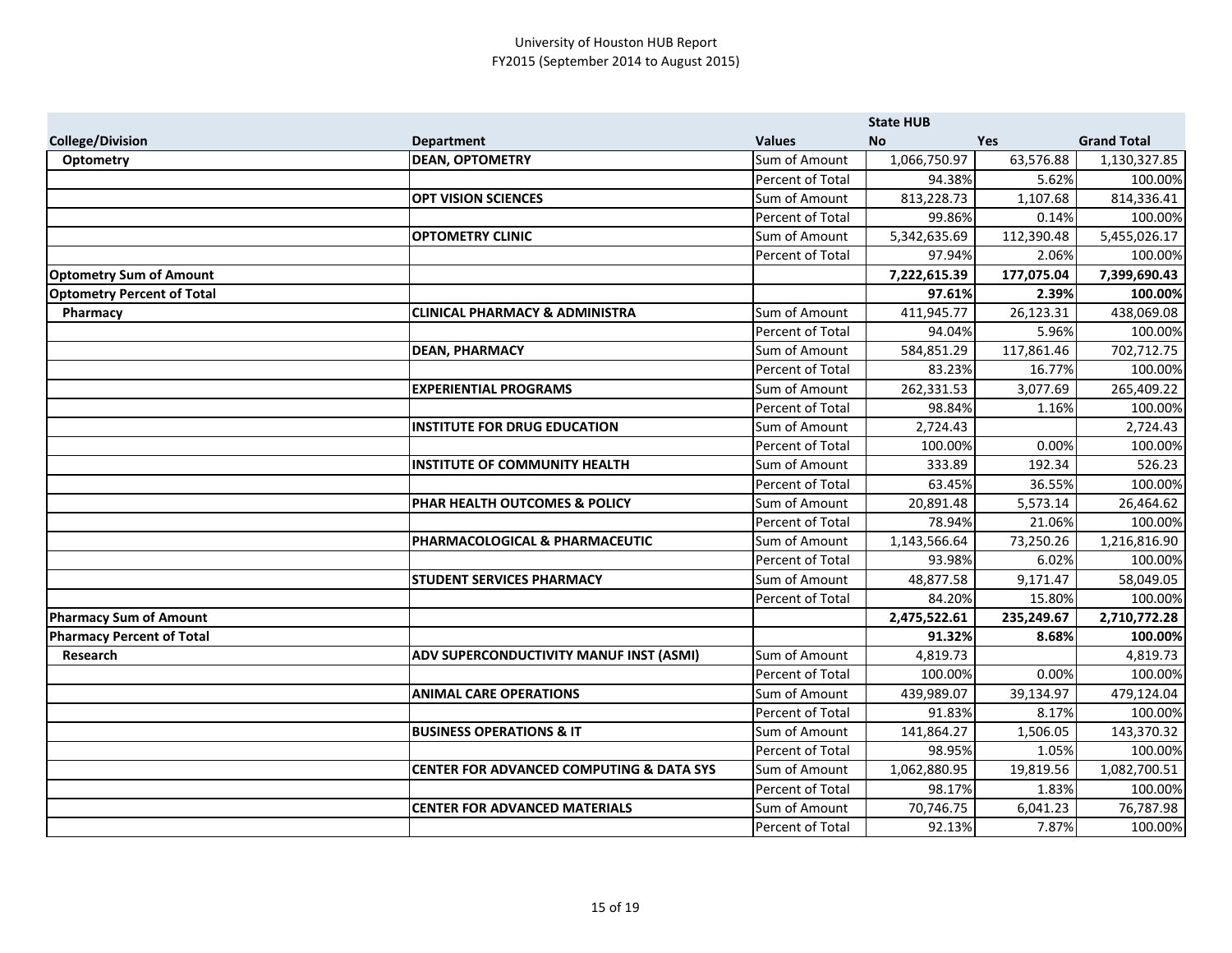|                                  |                                             |                         | <b>State HUB</b> |            |                    |
|----------------------------------|---------------------------------------------|-------------------------|------------------|------------|--------------------|
| <b>College/Division</b>          | <b>Department</b>                           | <b>Values</b>           | <b>No</b>        | <b>Yes</b> | <b>Grand Total</b> |
| Research                         | DIV OF RESEARCH BUSINESS OPERATIONS         | Sum of Amount           |                  | 78.99      | 78.99              |
|                                  |                                             | Percent of Total        | 0.00%            | 100.00%    | 100.00%            |
|                                  | <b>ENVIRONMENT HEALTH &amp; LIFE SAFETY</b> | Sum of Amount           | 88,587.69        | 231.04     | 88,818.73          |
|                                  |                                             | Percent of Total        | 99.74%           | 0.26%      | 100.00%            |
|                                  | <b>GRANT DEVELOPMENT</b>                    | Sum of Amount           | 9,700.09         | 1,089.59   | 10,789.68          |
|                                  |                                             | Percent of Total        | 89.90%           | 10.10%     | 100.00%            |
|                                  | <b>GRANTS AND CONTRACTS</b>                 | Sum of Amount           | 26,881.26        | 1,790.58   | 28,671.84          |
|                                  |                                             | Percent of Total        | 93.75%           | 6.25%      | 100.00%            |
|                                  | OFFICE OF INTELLECTUAL PROPERTY MGMT        | Sum of Amount           | 2,342,855.40     | 2,731.10   | 2,345,586.50       |
|                                  |                                             | Percent of Total        | 99.88%           | 0.12%      | 100.00%            |
|                                  | <b>RESEARCH</b>                             | Sum of Amount           | 227,955.56       | 21,280.25  | 249,235.81         |
|                                  |                                             | Percent of Total        | 91.46%           | 8.54%      | 100.00%            |
|                                  | <b>RESEARCH INVESTMENT FUND</b>             | Sum of Amount           | 210,865.27       | 26,824.12  | 237,689.39         |
|                                  |                                             | Percent of Total        | 88.71%           | 11.29%     | 100.00%            |
|                                  | RESEARCH POLICIES/COMPLIANCE/COMMITTEES     | Sum of Amount           | 9,821.75         | 613.87     | 10,435.62          |
|                                  |                                             | Percent of Total        | 94.12%           | 5.88%      | 100.00%            |
|                                  | <b>SPACE VACUUM EPITAXY CENTER</b>          | Sum of Amount           | 1,981.63         |            | 1,981.63           |
|                                  |                                             | Percent of Total        | 100.00%          | 0.00%      | 100.00%            |
|                                  | <b>TIMES</b>                                | Sum of Amount           | 324,609.44       | 52,546.20  | 377,155.64         |
|                                  |                                             | <b>Percent of Total</b> | 86.07%           | 13.93%     | 100.00%            |
|                                  | TX CTR SUPERCONDUCTIVITY AT UH              | Sum of Amount           | 1,672,509.98     | 12,006.39  | 1,684,516.37       |
|                                  |                                             | Percent of Total        | 99.29%           | 0.71%      | 100.00%            |
|                                  | TX OBESITY RESEARCH CENTER                  | Sum of Amount           | 36,913.32        | 12,662.02  | 49,575.34          |
|                                  |                                             | Percent of Total        | 74.46%           | 25.54%     | 100.00%            |
|                                  | UH SEQUENCING CORE FACILITY                 | Sum of Amount           | 104,997.16       | 78.99      | 105,076.15         |
|                                  |                                             | Percent of Total        | 99.92%           | 0.08%      | 100.00%            |
| <b>Research Sum of Amount</b>    |                                             |                         | 6,777,979.32     | 198,434.95 | 6,976,414.27       |
| <b>Research Percent of Total</b> |                                             |                         | 97.16%           | 2.84%      | 100.00%            |
| <b>Student Affairs</b>           | <b>ADMISSIONS</b>                           | Sum of Amount           | 361,517.23       | 29,508.58  | 391,025.81         |
|                                  |                                             | Percent of Total        | 92.45%           | 7.55%      | 100.00%            |
|                                  | <b>CAMPUS RECREATION</b>                    | Sum of Amount           | 500,868.76       | 55,455.88  | 556,324.64         |
|                                  |                                             | Percent of Total        | 90.03%           | 9.97%      | 100.00%            |
|                                  | <b>CENTER FOR DIVERSITY &amp; INCLUSION</b> | Sum of Amount           | 58,044.34        | 10,244.08  | 68,288.42          |
|                                  |                                             | Percent of Total        | 85.00%           | 15.00%     | 100.00%            |
|                                  | <b>CENTER FOR LEADERSHIP &amp; FSL</b>      | Sum of Amount           | 26,877.47        | 8,838.95   | 35,716.42          |
|                                  |                                             | Percent of Total        | 75.25%           | 24.75%     | 100.00%            |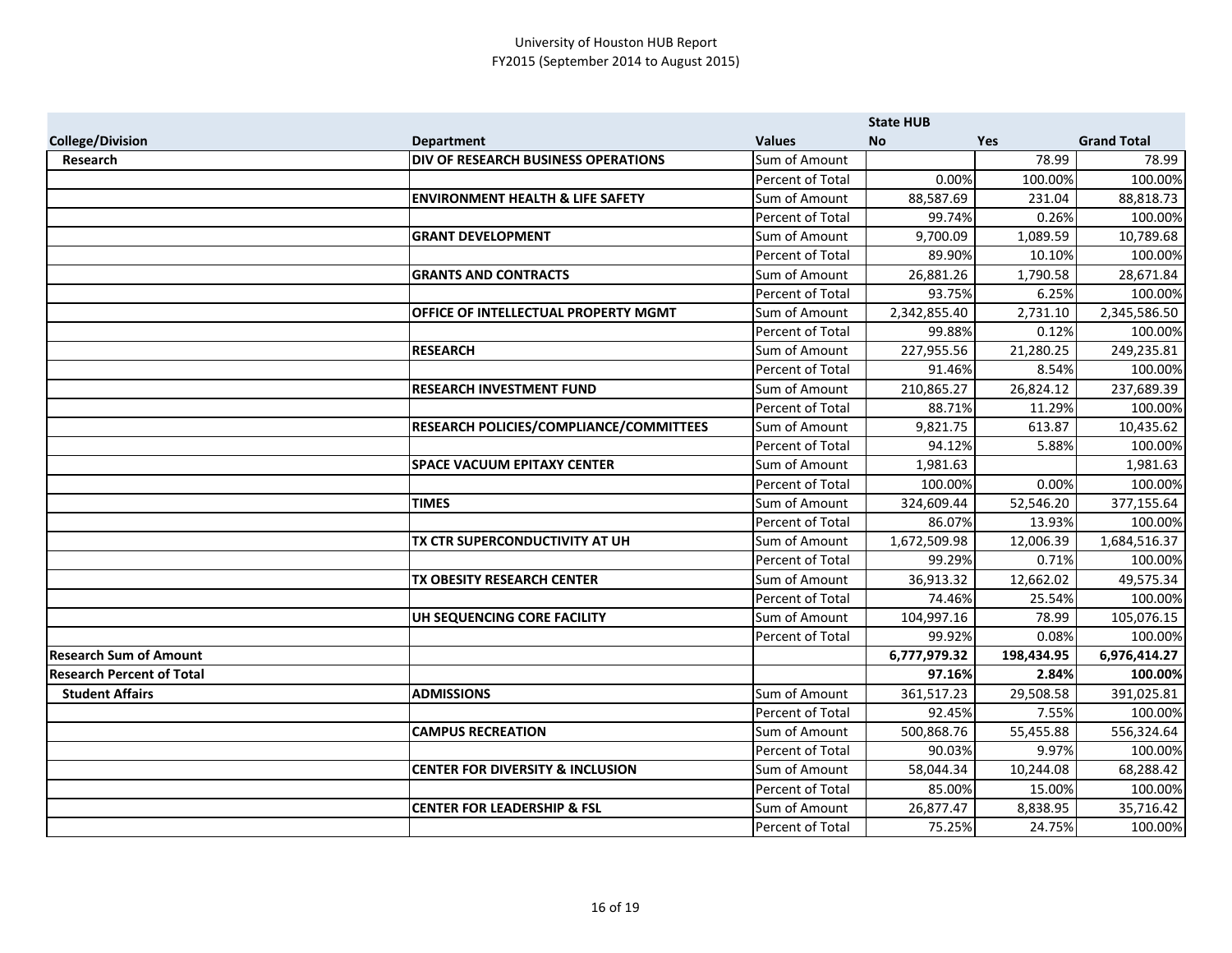|                         |                                           |                  | <b>State HUB</b> |            |                    |
|-------------------------|-------------------------------------------|------------------|------------------|------------|--------------------|
| <b>College/Division</b> | <b>Department</b>                         | <b>Values</b>    | <b>No</b>        | Yes        | <b>Grand Total</b> |
| <b>Student Affairs</b>  | <b>CENTER FOR STUDENT INVOLVEMENT</b>     | Sum of Amount    | 1,077,424.30     | 87,853.91  | 1,165,278.21       |
|                         |                                           | Percent of Total | 92.46%           | 7.54%      | 100.00%            |
|                         | <b>CENTER FOR STUDENT MEDIA</b>           | Sum of Amount    | 182,470.15       | 12,767.51  | 195,237.66         |
|                         |                                           | Percent of Total | 93.46%           | 6.54%      | 100.00%            |
|                         | <b>CENTER FOR STUDENTS W/DISABILITIES</b> | Sum of Amount    | 724,340.72       | 199,838.24 | 924,178.96         |
|                         |                                           | Percent of Total | 78.38%           | 21.62%     | 100.00%            |
|                         | <b>CHILDREN'S LEARNING CENTER</b>         | Sum of Amount    | 120,669.99       | 19,842.31  | 140,512.30         |
|                         |                                           | Percent of Total | 85.88%           | 14.12%     | 100.00%            |
|                         | <b>COUNSELING AND PSYCH SVCS</b>          | Sum of Amount    | 25,106.59        | 19,679.46  | 44,786.05          |
|                         |                                           | Percent of Total | 56.06%           | 43.94%     | 100.00%            |
|                         | <b>DEAN OF STUDENTS</b>                   | Sum of Amount    | 100,389.57       | 112,859.65 | 213,249.22         |
|                         |                                           | Percent of Total | 47.08%           | 52.92%     | 100.00%            |
|                         | <b>ENROLLMENT MANAGEMENT SERVICES</b>     | Sum of Amount    | 139,011.28       | 6,756.09   | 145,767.37         |
|                         |                                           | Percent of Total | 95.37%           | 4.63%      | 100.00%            |
|                         | <b>ENROLLMENT MGMT PROD SUPPORT</b>       | Sum of Amount    | 44,861.39        | 17,373.95  | 62,235.34          |
|                         |                                           | Percent of Total | 72.08%           | 27.92%     | 100.00%            |
|                         | <b>LGBT RESOURCE CENTER</b>               | Sum of Amount    | 17,015.90        | 1,286.71   | 18,302.61          |
|                         |                                           | Percent of Total | 92.97%           | 7.03%      | 100.00%            |
|                         | OFFICE OF THE UNIVERSITY REGISTRAR        | Sum of Amount    | 153,324.89       | 9,970.30   | 163,295.19         |
|                         |                                           | Percent of Total | 93.89%           | 6.11%      | 100.00%            |
|                         | <b>RELIGION CENTER</b>                    | Sum of Amount    | 63,244.96        | 1,126.63   | 64,371.59          |
|                         |                                           | Percent of Total | 98.25%           | 1.75%      | 100.00%            |
|                         | SCHOLARSHIPS AND FINANCIAL AID            | Sum of Amount    | 187,672.29       | 57,133.65  | 244,805.94         |
|                         |                                           | Percent of Total | 76.66%           | 23.34%     | 100.00%            |
|                         | <b>STU COMMUNICATION &amp; MARKETING</b>  | Sum of Amount    | 29,580.44        | 26,289.94  | 55,870.38          |
|                         |                                           | Percent of Total | 52.94%           | 47.06%     | 100.00%            |
|                         | <b>STUDENT AFFAIRS</b>                    | Sum of Amount    | 118,398.35       | 29,667.46  | 148,065.81         |
|                         |                                           | Percent of Total | 79.96%           | 20.04%     | 100.00%            |
|                         | <b>STUDENT AFFAIRS IT SERVICES</b>        | Sum of Amount    | 35,415.69        | 31,609.84  | 67,025.53          |
|                         |                                           | Percent of Total | 52.84%           | 47.16%     | 100.00%            |
|                         | <b>STUDENT CENTER</b>                     | Sum of Amount    | 873,700.32       | 536,085.32 | 1,409,785.64       |
|                         |                                           | Percent of Total | 61.97%           | 38.03%     | 100.00%            |
|                         | <b>STUDENT HEALTH CENTER</b>              | Sum of Amount    | 319,390.45       | 165,856.13 | 485,246.58         |
|                         |                                           | Percent of Total | 65.82%           | 34.18%     | 100.00%            |
|                         | <b>STUDENT HOUSING - RESID LIFE (PH)</b>  | Sum of Amount    | 1,832,811.84     | 138,140.46 | 1,970,952.30       |
|                         |                                           | Percent of Total | 92.99%           | 7.01%      | 100.00%            |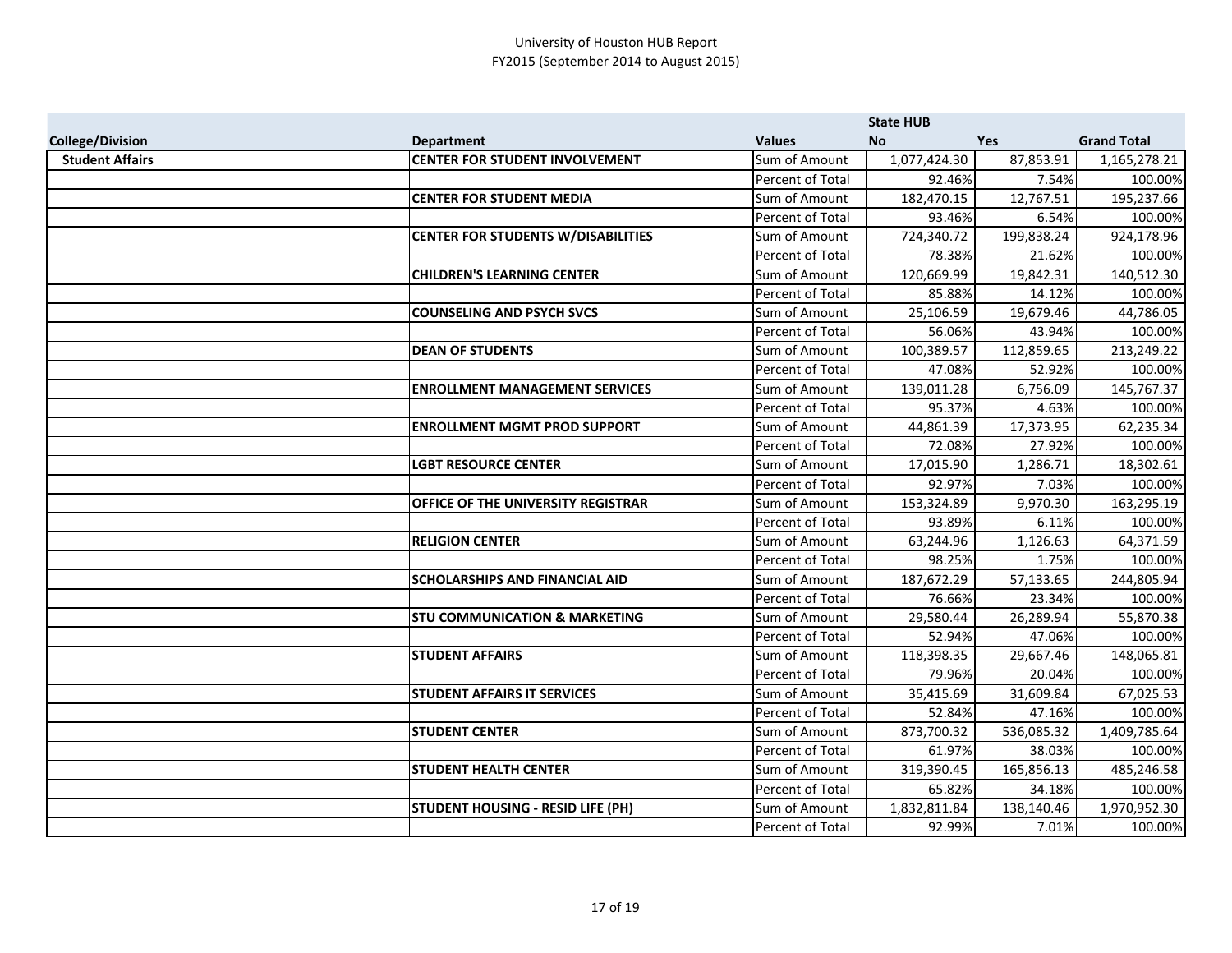|                                         |                                           |                  | <b>State HUB</b> |              |                    |
|-----------------------------------------|-------------------------------------------|------------------|------------------|--------------|--------------------|
| <b>College/Division</b>                 | <b>Department</b>                         | <b>Values</b>    | <b>No</b>        | <b>Yes</b>   | <b>Grand Total</b> |
| <b>Student Affairs</b>                  | <b>UNIVERSITY CAREER SERVICES</b>         | Sum of Amount    | 79,847.94        | 35,146.51    | 114,994.45         |
|                                         |                                           | Percent of Total | 69.44%           | 30.56%       | 100.00%            |
|                                         | <b>URBAN EXPERIENCE VPSA</b>              | Sum of Amount    | 7,166.75         | 4,827.25     | 11,994.00          |
|                                         |                                           | Percent of Total | 59.75%           | 40.25%       | 100.00%            |
|                                         | <b>VETERAN SERVICES</b>                   | Sum of Amount    | 30,745.56        | 7,307.78     | 38,053.34          |
|                                         |                                           | Percent of Total | 80.80%           | 19.20%       | 100.00%            |
|                                         | <b>WELLNESS CENTER</b>                    | Sum of Amount    | 13,611.24        | 17,286.51    | 30,897.75          |
|                                         |                                           | Percent of Total | 44.05%           | 55.95%       | 100.00%            |
|                                         | <b>WOMEN &amp; GENDER RESOURCE CENTER</b> | Sum of Amount    | 21,799.88        | 2,132.97     | 23,932.85          |
|                                         |                                           | Percent of Total | 91.09%           | 8.91%        | 100.00%            |
| <b>Student Affairs Sum of Amount</b>    |                                           |                  | 7,145,308.29     | 1,644,886.07 | 8,790,194.36       |
| <b>Student Affairs Percent of Total</b> |                                           |                  | 81.29%           | 18.71%       | 100.00%            |
| <b>Technology</b>                       | <b>CENTER FOR FUTURE OF HEALTH</b>        | Sum of Amount    | 367.61           | 120.39       | 488.00             |
|                                         |                                           | Percent of Total | 75.33%           | 24.67%       | 100.00%            |
|                                         | <b>CENTER FOR LIFE SCIENCES TECH</b>      | Sum of Amount    | 383.44           |              | 383.44             |
|                                         |                                           | Percent of Total | 100.00%          | 0.00%        | 100.00%            |
|                                         | <b>CENTER FOR TECHNOLOGY LITERACY</b>     | Sum of Amount    | 161,182.18       | 15,219.53    | 176,401.71         |
|                                         |                                           | Percent of Total | 91.37%           | 8.63%        | 100.00%            |
|                                         | <b>CONSTRUCTION MANAGEMENT</b>            | Sum of Amount    | 21,539.51        | 52,965.05    | 74,504.56          |
|                                         |                                           | Percent of Total | 28.91%           | 71.09%       | 100.00%            |
|                                         | CTR FOR INFO SCRTY, RES & EDU             | Sum of Amount    | 10,241.11        | 258.67       | 10,499.78          |
|                                         |                                           | Percent of Total | 97.54%           | 2.46%        | 100.00%            |
|                                         | <b>DEAN, TECHNOLOGY</b>                   | Sum of Amount    | 322,462.73       | 154,642.55   | 477,105.28         |
|                                         |                                           | Percent of Total | 67.59%           | 32.41%       | 100.00%            |
|                                         | <b>ENGINEERING TECHNOLOGY</b>             | Sum of Amount    | 886,092.83       | 47,035.06    | 933,127.89         |
|                                         |                                           | Percent of Total | 94.96%           | 5.04%        | 100.00%            |
|                                         | HUMAN DEVELOP AND CONSUMER SCI            | Sum of Amount    | 88,545.06        | 11,406.32    | 99,951.38          |
|                                         |                                           | Percent of Total | 88.59%           | 11.41%       | 100.00%            |
|                                         | <b>INFORMATION &amp; LOGISTICS TECH</b>   | Sum of Amount    | 116,166.18       | 26,097.20    | 142,263.38         |
|                                         |                                           | Percent of Total | 81.66%           | 18.34%       | 100.00%            |
|                                         | TX MANUFACTURING ASSISTANCE CTR (TMAC)    | Sum of Amount    | 26,620.88        | 349.90       | 26,970.78          |
|                                         |                                           | Percent of Total | 98.70%           | 1.30%        | 100.00%            |
| <b>Technology Sum of Amount</b>         |                                           |                  | 1,633,601.53     | 308,094.67   | 1,941,696.20       |
| <b>Technology Percent of Total</b>      |                                           |                  | 84.13%           | 15.87%       | 100.00%            |
| Univ Marketing, Comm & Media Rel        | <b>INACTIVE-VP FOR EXTERNAL RELATIONS</b> | Sum of Amount    | 100.46           |              | 100.46             |
|                                         |                                           | Percent of Total | 100.00%          | 0.00%        | 100.00%            |